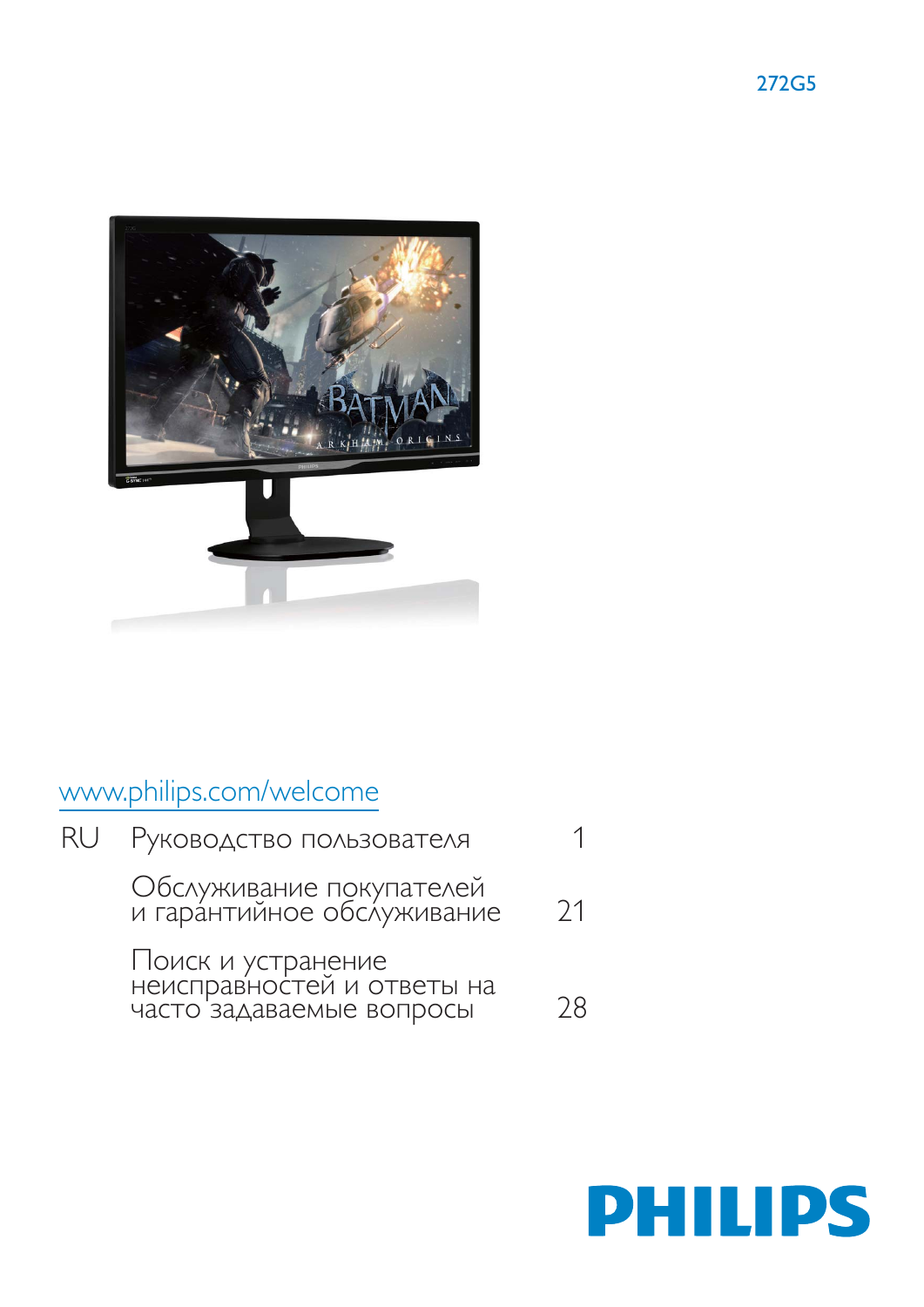# Содержание

| 1. |     |                                                               |
|----|-----|---------------------------------------------------------------|
|    |     | 1.1 Указания по мерам безопасности и                          |
|    |     | техническому обслуживанию1                                    |
|    |     |                                                               |
|    |     | 1.3 Утилизация продукта                                       |
|    |     | и упаковочного материала3                                     |
| 2. |     | Настройка монитора5                                           |
|    | 2.1 |                                                               |
|    | 2.2 |                                                               |
|    | 2.3 | Для монтажа VESA снимите                                      |
|    |     |                                                               |
|    |     | 2.4 Kesintisiz, hızlı oyun oynama deneyimi                    |
|    |     | için NVIDIA™                                                  |
|    |     |                                                               |
| 3. |     | Технические характеристики10                                  |
|    |     | 3.1 Разрешение и стандартные режимы                           |
|    |     | 12                                                            |
| 4. |     | Управление питанием13                                         |
|    |     |                                                               |
|    |     |                                                               |
| 5. |     | Сведения                                                      |
|    |     | о соответствии стандартам14                                   |
| 6. |     |                                                               |
|    |     | Обслуживание покупателей и                                    |
|    | 6.1 | гарантийное обслуживание21                                    |
|    |     | Политика компании Philips<br>в отношении дефектов пикселей на |
|    |     | мониторах                                                     |
|    |     |                                                               |
|    |     | 6.2 Обслуживание покупателей и                                |
|    |     | гарантийное обслуживание 24                                   |
| 7. |     | Поиск и устранение                                            |
|    |     | неисправностей и ответы на часто                              |
|    |     |                                                               |
|    |     | задаваемые вопросы28<br>7.1 Устранение неисправностей 28      |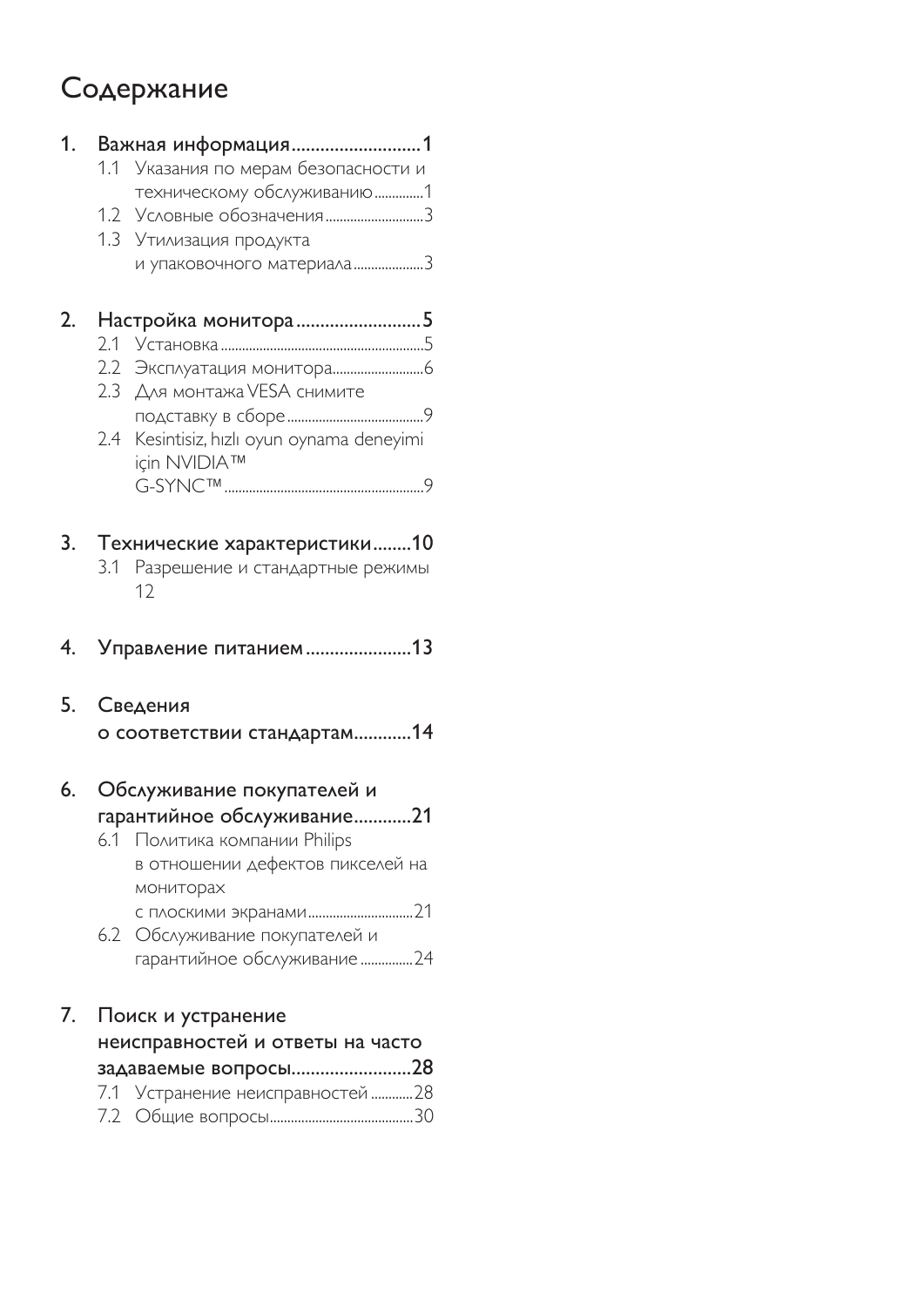# 1. Важная информация

Данное электронное руководство пользователя предназначено для любых пользователей мониторов Philips. Перед использованием монитора прочтите данное руководство. Руководство содержит важную информацию и примечания относительно эксплуатации монитора. Данная гарантия фирмы Philips действительна ПРИ УСЛОВИИ, ЧТО ИЗДЕЛИЕ ИСПОЛЬЗОВАЛОСЬ с соблюдением установленных правил в целях, ДЛЯ КОТОРЫХ ОНО ПРЕДНАЗНАЧЕНО, ЭКСПЛУАТИРОВАЛОСЬ в соответствии с инструкцией по эксплуатации и при условии предоставления оригинала счетафактуры или кассового чека с указанием даты покупки, названия компании-дилера, модели и заводского номера изделия.

# 1.1 Указания по мерам безопасности и техническому обслуживанию

# О Предупреждения

Использование функций, органов управления или операций регулировки, отличных от указанных в данном документе, может ПРИВЕСТИ К ПОРАЖЕНИЮ ЭЛЕКТРИЧЕСКИМ током и опасным ситуациям, связанным с электрическими и/или механическими КОМПОНЕНТАМИ.

Прочитайте и неукоснительно соблюдайте ПРИВЕДЕННЫЕ НИЖЕ ИНСТРУКЦИИ ПРИ подключении и эксплуатации монитора:

# Эксплуатация

- Предохраняйте монитор от воздействия Прямого солнечного света и источников сильного освещения, не устанавливайте его рядом с другими источниками тепла. Их длительное воздействие на монитор может привести к его обесцвечиванию или повреждению.
- Не допускайте попадания каких-либо предметов в вентиляционные отверстия, а также нарушения надлежащего ОХЛАЖДЕНИЯ ЭЛЕКТРОННЫХ КОМПОНЕНТОВ монитора из-за посторонних предметов.
- Не закрывайте вентиляционные отверстия на корпусе монитора.
- При установке монитора удостоверьтесь, что штепсельная вилка и электрическая розетка находятся в легко доступном месте.
- Выключив монитор посредством отсоединения шнура питания или кабеля питания постоянного тока, подождите 6 секунд перед подсоединением шнура питания или кабеля питания постоянного тока с целью обеспечения нормального режима эксплуатации.
- Всегда используйте только специальный шнур питания, поставляемый компанией Philips. Если шнур питания отсутствует, обратитесь в местный сервисный центр. (См. раздел «Центр информации для потребителей»)
- Не подвергайте монитор воздействию сильной вибрации или сильным ударам во время работы.
- Не допускайте падения монитора или ударов по нему во время эксплуатации или транспортировки.

## **Y**xoa

- Во избежание возможных повреждений не давите на ЖК-панель. При перемещении монитора удерживайте монитор за рамку, не поднимайте монитор, касаясь руками или пальцами ЖК-панели.
- Если монитор не будет использоваться В Течение длительного времени, отсоедините монитор от электрической розетки.
- Отсоедините монитор от электрической розетки перед выполнением очистки. Очистку следует проводить влажной тканью. Экран можно протирать сухой тканью при выключенном питании. Никогда не используйте органические растворители, например, спирт или жидкости, содержащие аммиак для очистки монитора.
- Во избежание поражения электрическим током или неустранимого повреждения монитора, не подвергайте его воздействию ПЫЛИ, ДОЖДЯ, ВОДЫ ИЛИ ЧРЕЗМЕРНОЙ ВЛАЖНОСТИ.
- Если монитор намок, как можно скорее протрите его сухой тканью.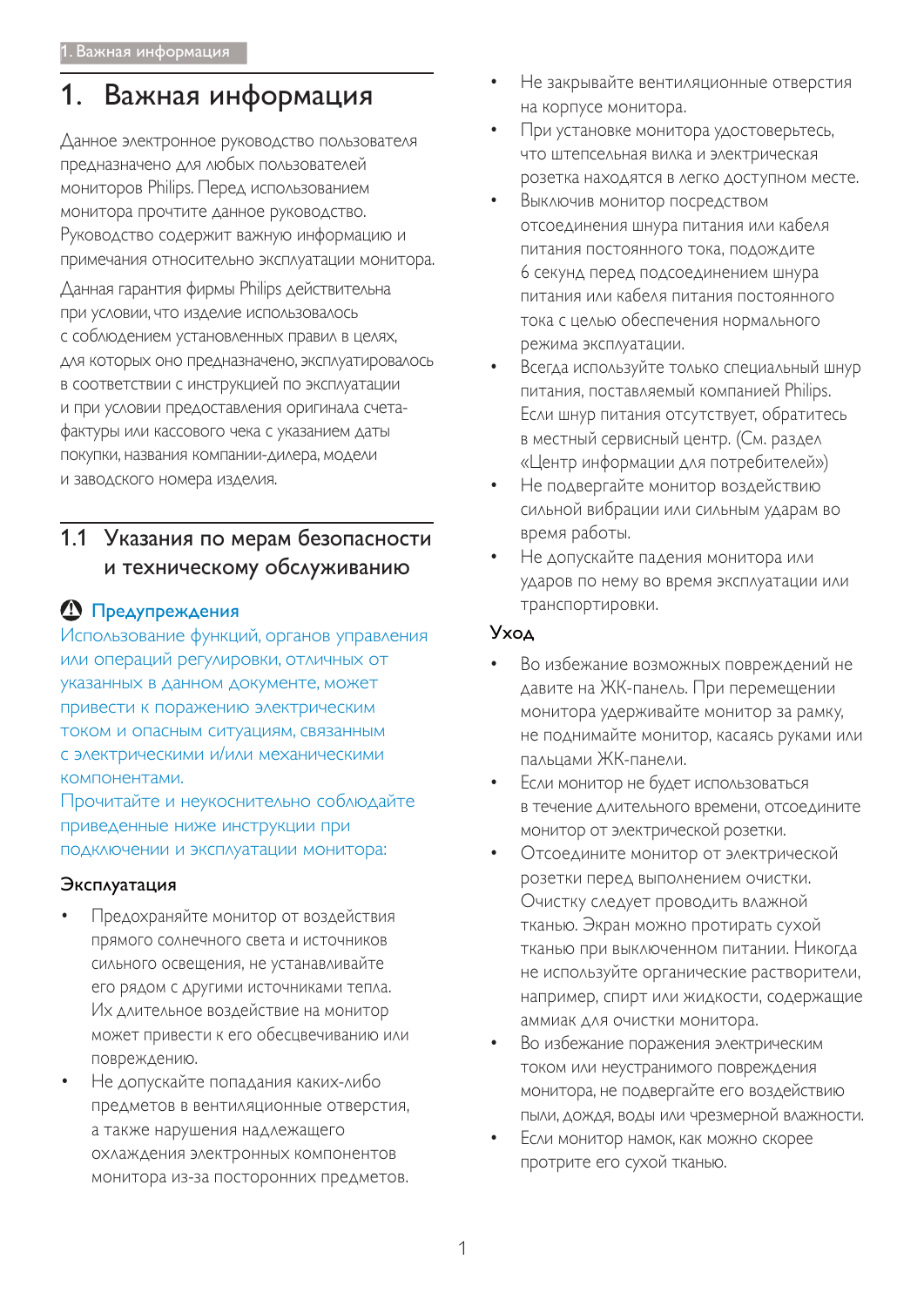#### 1. Важная информация

- Если в монитор попадет постороннее вещество или вода, немедленно отключите питание и отсоедините шнур питания. Затем УДАЛИТЕ ПОСТОРОННЕЕ ВЕЩЕСТВО ИЛИ ВОДУ и отправьте монитор в сервисный центр.
- Не храните и не используйте монитор в местах, подверженных воздействию Прямых солнечных лучей, повышенной или пониженной температуры.
- С целью поддержания наилучших эксплуатационных характеристик монитора и продления срока эксплуатации используйте монитор в помещении, соответствующем следующим требованиям к температуре и влажности.
	- Температура: 0 40°С 32 95°Е
	- Влажность: 20 80% относительной влажности
- ВАЖНО! Если монитор не используется, рекомендуется всегда запускать экранную заставку. Если монитор используется для показа статического изображения, запускайте приложение для периодического обновления экрана. Непрерывное воспроизведение статических изображений в течение продолжительного периода времени может привести к «выгоранию» экрана, также известному как «остаточное» или «фантомное» изображение на экране. «Выгорание» экрана, «остаточное» или «Фантомное» изображение является широко известной особенностью ЖК-мониторов. В большинстве случаев «выгорание», «остаточное» или «фантомное» изображение ПОСТЕПЕННО ИСЧЕЗНУТ ПОСЛЕ ВЫКЛЮЧЕНИЯ питания.

## **<sup>1</sup>** Предупреждение

Если не использовать экранную заставку или приложение для периодического обновления экрана, МОГУТ ПОЯВИТЬСЯ СЕРЬЕЗНЫЕ ПРИЗНАКИ «ВЫГОРАНИЯ», «остаточного» или «фантомного» изображения, от которых будет невозможно избавиться. Типы ПОВРЕЖДЕНИЯ, УКАЗАННЫЕ ВЫШЕ, НЕ ПОПАДАЮТ ПОД действие гарантии. Повреждение, описанное выше, не подпадает под действие гарантийных обязательств.

#### Техобслуживание

- Крышку корпуса должен открывать только квалифицированный специалист сервисной службы.
- При необходимости получения документации по ремонту или интеграции в другие системы обратитесь в местный сервисный центр. (См. раздел «Центр информации для потребителей»)
- Для получения информации о транспортировке монитора см. раздел «Технические характеристики».
- Не оставляйте монитор в машине или багажнике, которые находятся под воздействием прямого солнечного света.

## $\ominus$  Примечание.

Обратитесь к специалисту сервисного центра, если монитор не работает надлежащим образом, или вы не уверены, какую процедуру следует выполнить в соответствии с инструкцией по эксплуатации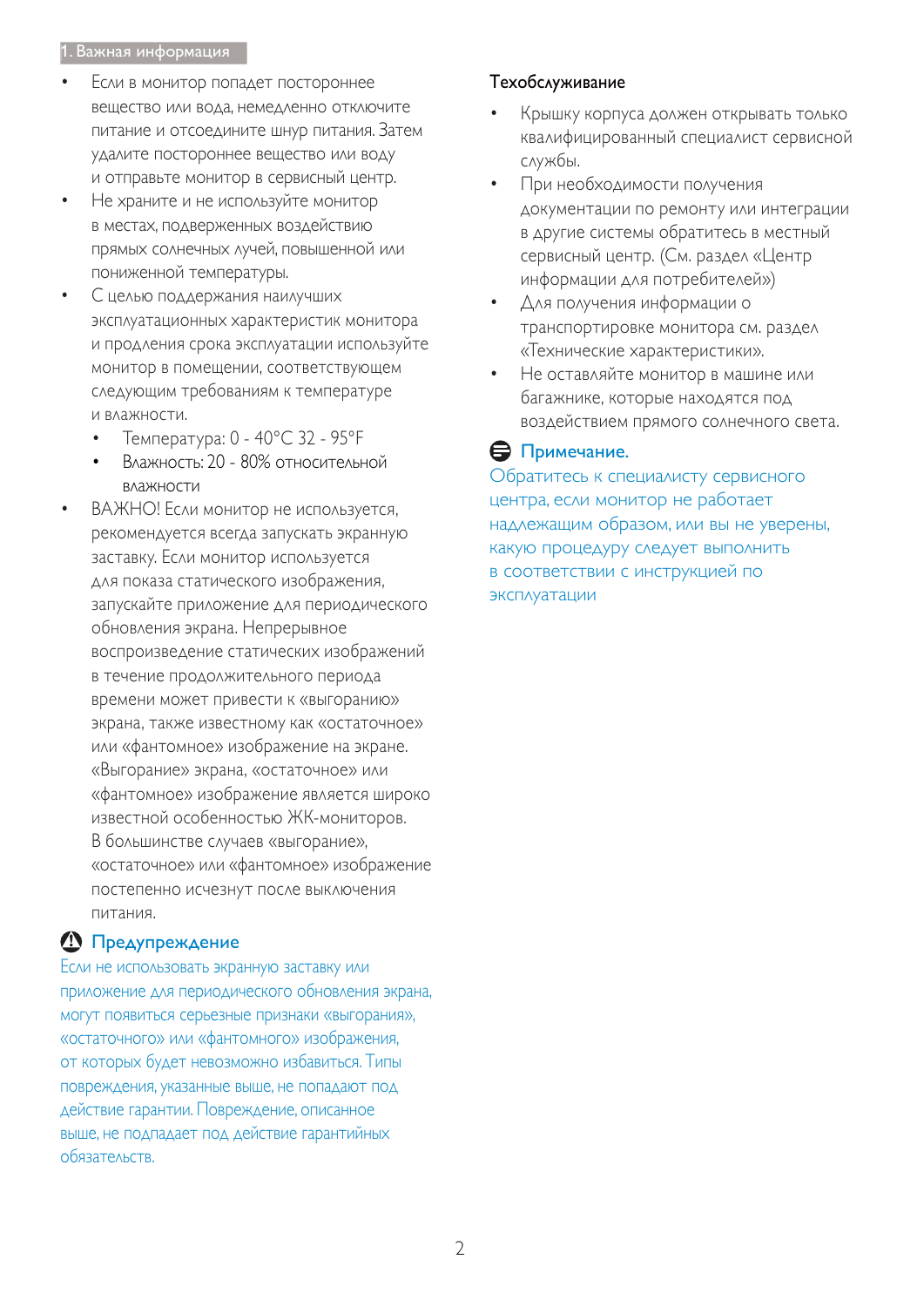# 1.2 Условные обозначения

В следующих подразделах приведено описание условных обозначений, использующихся в данном документе.

#### Примечания, предупреждения и предостережения

В данном руководстве отдельные фрагменты текста могут быть выделены посредством ПИКТОГРАММЫ, ИСПОЛЬЗОВАНИЯ ЖИРНОГО шрифта или курсива. Эти фрагменты представляют собой примечания, предупреждения или предостережения. В тексте используются следующие выделения:

# В Примечание.

Данная пиктограмма указывает на важную информацию и рекомендации, которые позволяют лучше управлять компьютерной системой.

# **O** Внимание!

Данная пиктограмма указывает на информацию, которая позволит вам избежать возможных повреждений аппаратуры и потери данных.

# **<sup>1</sup>** Предупреждение

Данная пиктограмма указывает на сведения, определяющие ситуации, связанные с потенциальным риском получения травм пользователем, и меры, позволяющие избежать таких ситуаций. Некоторые предостережения могут отображаться в иных форматах и не сопровождаться пиктограммой. В этих случаях конкретная форма отображения предостерегающей информации должна определяться в соответствии с правилами.

# 1.3 Утилизация продукта и упаковочного материала

Waste Electrical and Electronic Equipment- WEEE (Утилизация электротехнических и электронных изделий)



Эта маркировка на устройстве или его упаковке обозначает, что в соответствии с директивой Европейского Совета 2012/19/ ЕС, контролирующей процедуру утилизации ЭЛЕКТРОТЕХНИЧЕСКИХ И ЭЛЕКТРОННЫХ изделий, данное устройство запрещается утилизировать вместе с бытовыми отходами. Вы несете ответственность за утилизацию данного оборудования СОГЛАСНО ПРАВИЛАМ О РАЗДЕЛЬНОЙ УТИЛИЗАЦИИ ЭЛЕКТРОТЕХНИЧЕСКИХ И ЭЛЕКТРОННЫХ ИЗДЕЛИЙ. Для определения пункта утилизации такого ЭЛЕКТРОТЕХНИЧЕСКОГО И ЭЛЕКТРОННОГО оборудования обратитесь в местное муниципальное учреждение, местную специализированную организацию по утилизации бытовых отходов или магазин, в котором оборудование было приобретено.

В вашем новом мониторе содержатся материалы, которые подлежат повторной переработке и вторичному использованию. Специализированные компании могут переработать ваше оборудование, тем самым ПОВЫСИВ КОЛИЧЕСТВО ПОВТОРНО ИСПОЛЬЗУЕМЫХ материалов и сократив количество материала, подлежащего утилизации.

V паковка включает в себя только необходимые материалы. Мы сделали все возможное, чтобы упаковочный материал мог быть разложен на мономатериалы.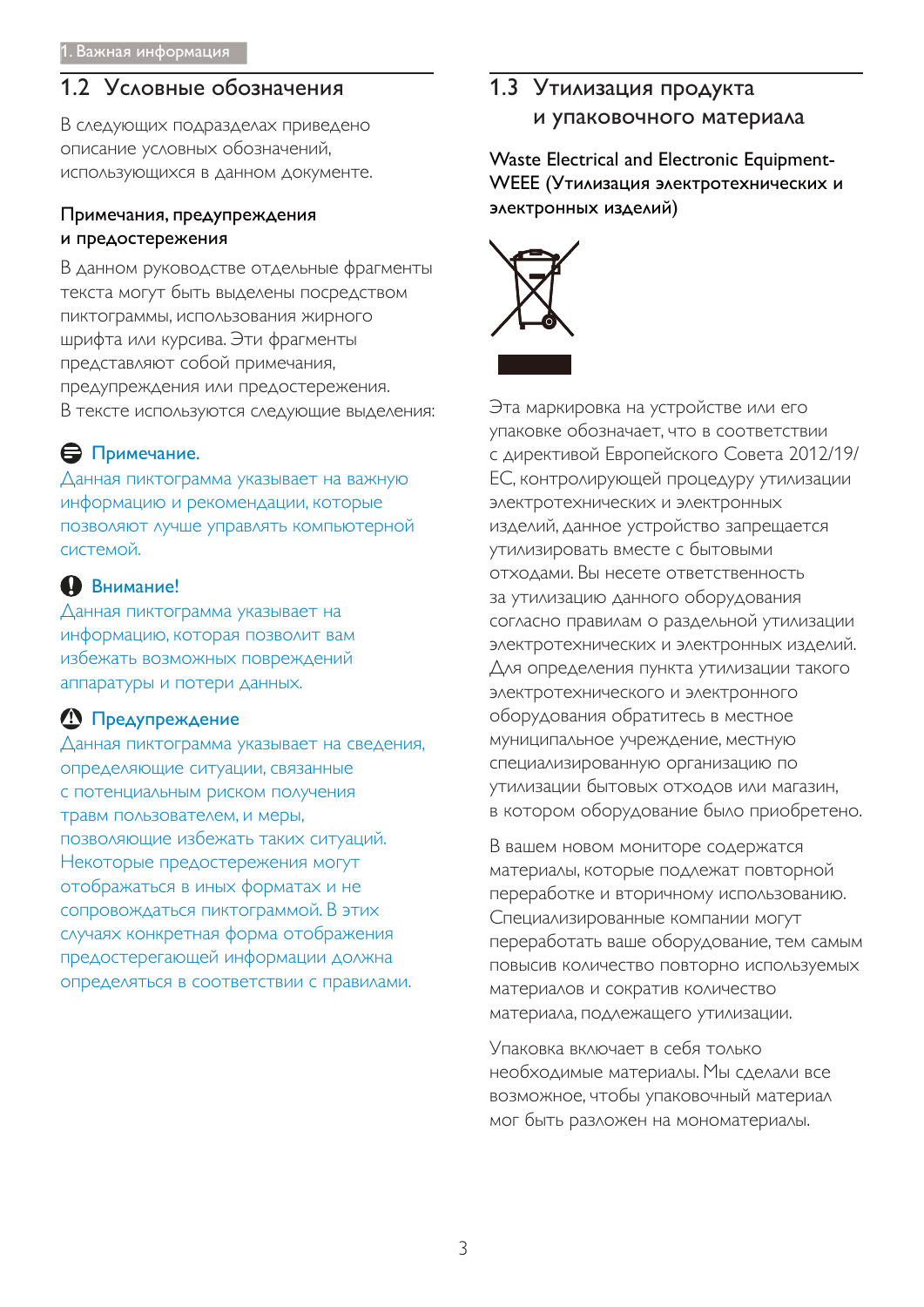#### 1. Важная информация

Информацию о местных правилах утилизации отслужившего монитора и упаковки вы можете получить у вашего торгового представителя.

### Информация для клиентов об утилизации/ переработке

Компания Philips использует экономически и технически оправданные методы ОПТИМИЗАЦИИ ВОЗДЕЙСТВИЯ СВОЕЙ ПРОДУКЦИИ, сервисов и программ на окружающую среду.

Уже на стадиях разработки, создания и производства компания Philips заботится О ТОМ, ЧТОбЫ ПРИМЕНЯЕМЫЕ МАТЕРИАЛЫ МОГЛИ быть повторно переработаны. В компании Philips процесс утилизации вышедшего из эксплуатации изделия главным образом ВКЛЮЧАЕТ УЧАСТИЕ ВО ВСЕХ ДОСТУПНЫХ государственных программах по утилизации и переработке, предпочтительно совместно С ТЕМИ КОНКУРИРУЮЩИМИ ПРОИЗВОДИТЕЛЯМИ, которые занимаются переработкой всех материалов (продукции и упаковки) В ПОЛНОМ СООТВЕТСТВИИ С ЗАКОНАМИ ПО защите окружающей среды, а также участие в программе по утилизации отслужившего оборудования с подрядной компанией.

Экран вашего устройства произведен из высококачественных материалов и КОМПОНЕНТОВ, ПОДЛЕЖАЩИХ ПОВТОРНОЙ переработке и вторичному использованию.

Более подробную информацию о нашей программе повторной переработки см. на веб-сайте

http://www.philips.com/sites/philipsglobal/ about/sustainability/ourenvironment/ productrecyclingservices.page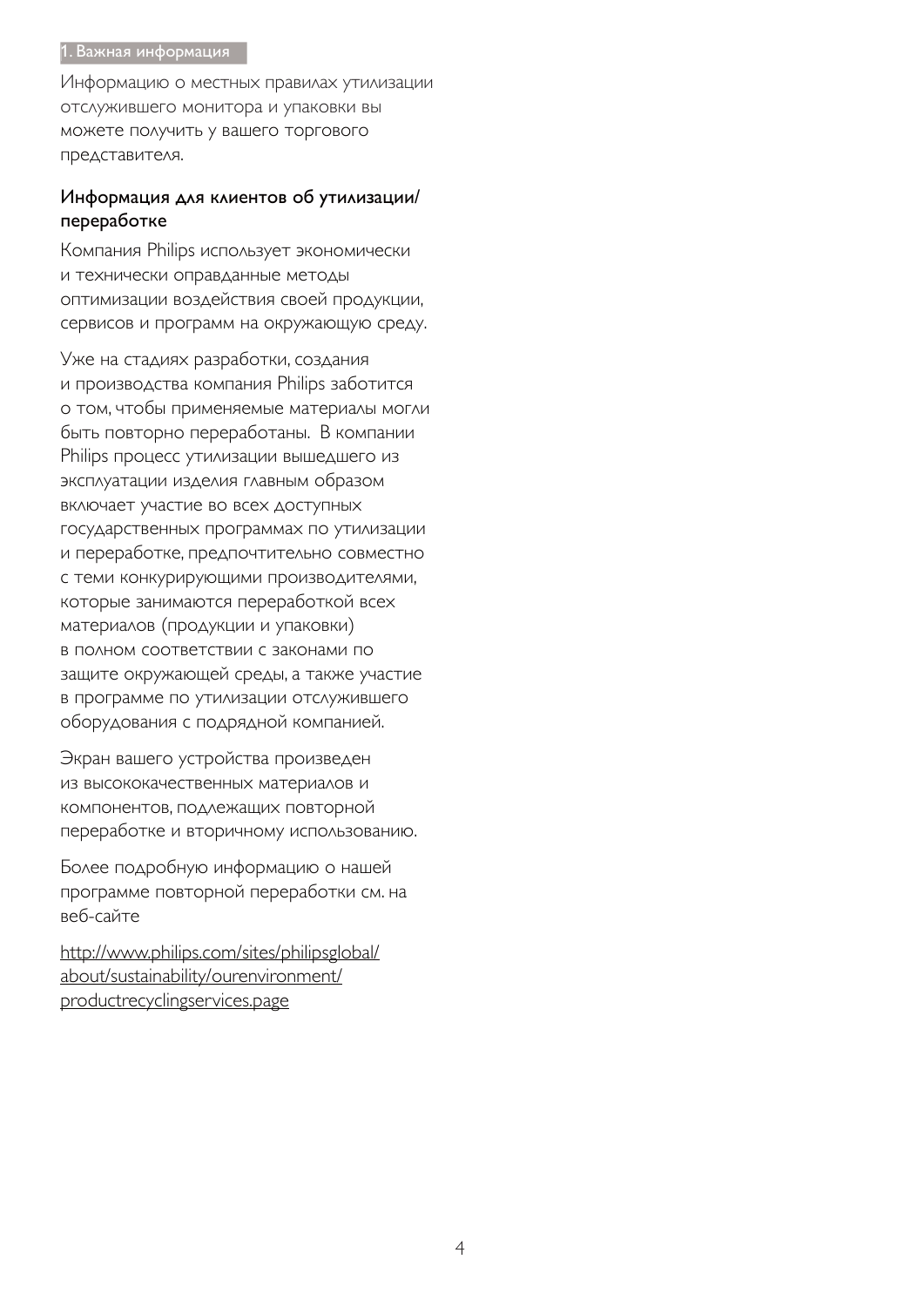# 2. Настройка монитора

# 2.1 Установка

### 1 Содержимое упаковки











Питание



Кабель USB





**A** Not

Yalnızca şu AC/DC adaptör modellerini kullanın: Philips ADPC20120, TPV120-REBN2.

### 2 Установка основания подставки

1. Положите монитор экраном вниз на ровную устойчивую поверхность. Будьте внимательны, чтобы не поцарапать и не повредить экран.



- 2. Возьмитесь за подставку обеими руками.
	- (1) Осторожно присоедините подставку основания к комплекту креплений VESA так, чтобы защелка зафиксировала подставку.
	- (2) Осторожно закрепите подставку на основании.
	- (3) Пальцами затяните винт в нижней части основания и плотно прикрепите подставку к основанию.

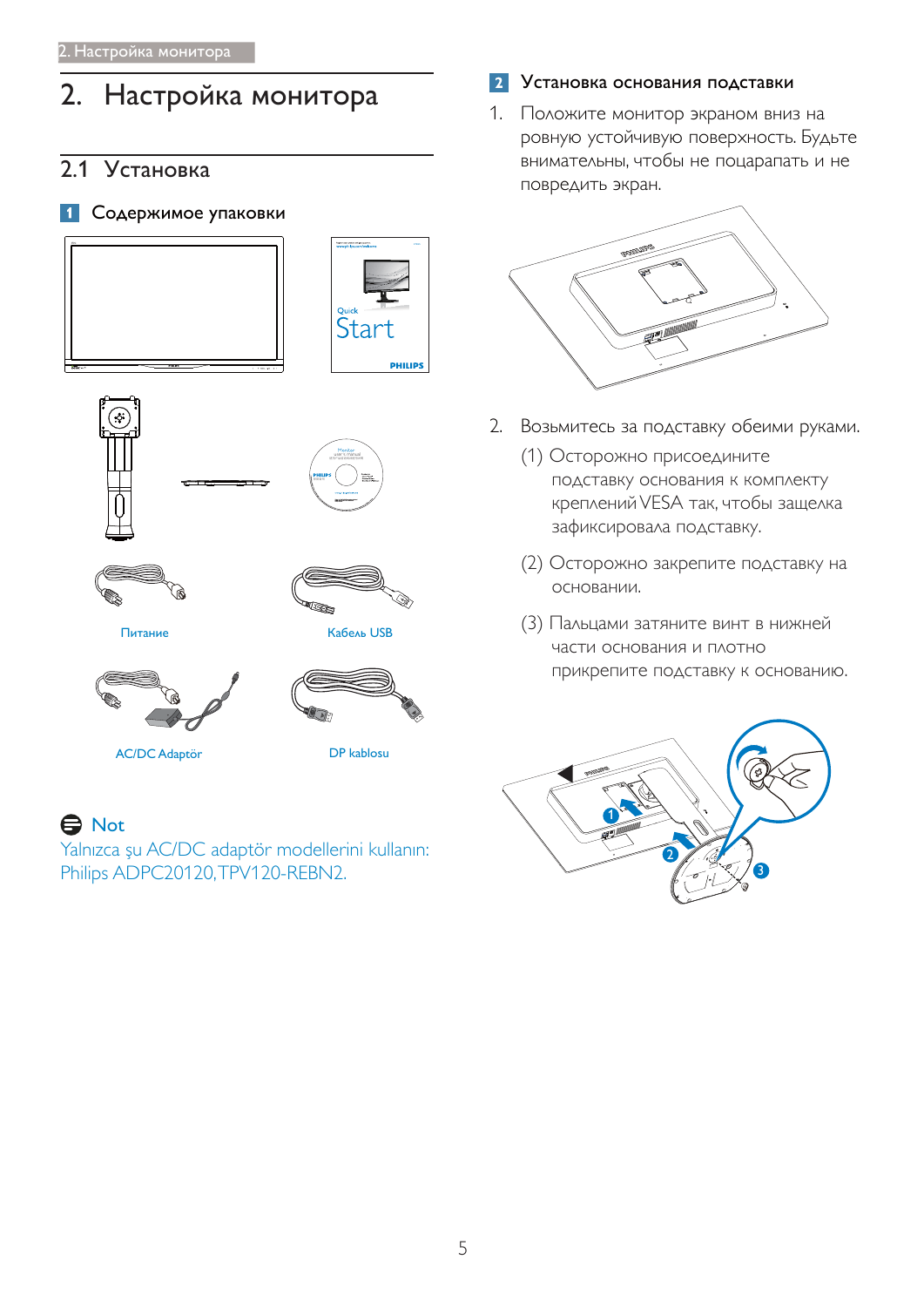#### **3** Подключение к ПК



- **D** DisplayPort
- **2** DC güç girişi
- **3** Защитный замок Kensington
- **•** Разъем USB типа В
- **В** Нисходящий порт USB
- 6 Быстрое зарядное устройство USBI

## Подключение к ПК

- 1. Надежно подключите шнур питания в задней части монитора.
- 2. Выключите компьютер и отсоедините кабель питания.
- 3. Подсоедините сигнальный кабель монитора к разъему «видео» на обратной стороне компьютера.
- 4. Вставьте шнур питания компьютера и монитора в розетку.
- 5. Включите компьютер и монитор. Если на монитор выводится изображение, то установка завершена.

# 2.2 Эксплуатация монитора

### 1 Описание монитора: вид спереди





| O         | $\mathcal{L}$ | Включение/выключение<br>питания монитора.            |
|-----------|---------------|------------------------------------------------------|
| 2         |               | $ \mathbf{\Xi}/\mathrm{OK} $ Доступ к экранному меню |
| 3         | <b>AV</b>     | Настройка экранного меню.                            |
| 4         |               | Возврат на предыдущий<br>уровень экранного меню.     |
| $\vert$ 5 |               | ULMB   Ultra Düşük Hareket Bulanıklığı.              |

# **O** Not

ULMB yalnızca 85Hz, 100Hz ve 120Hz modlarında etkinleşir.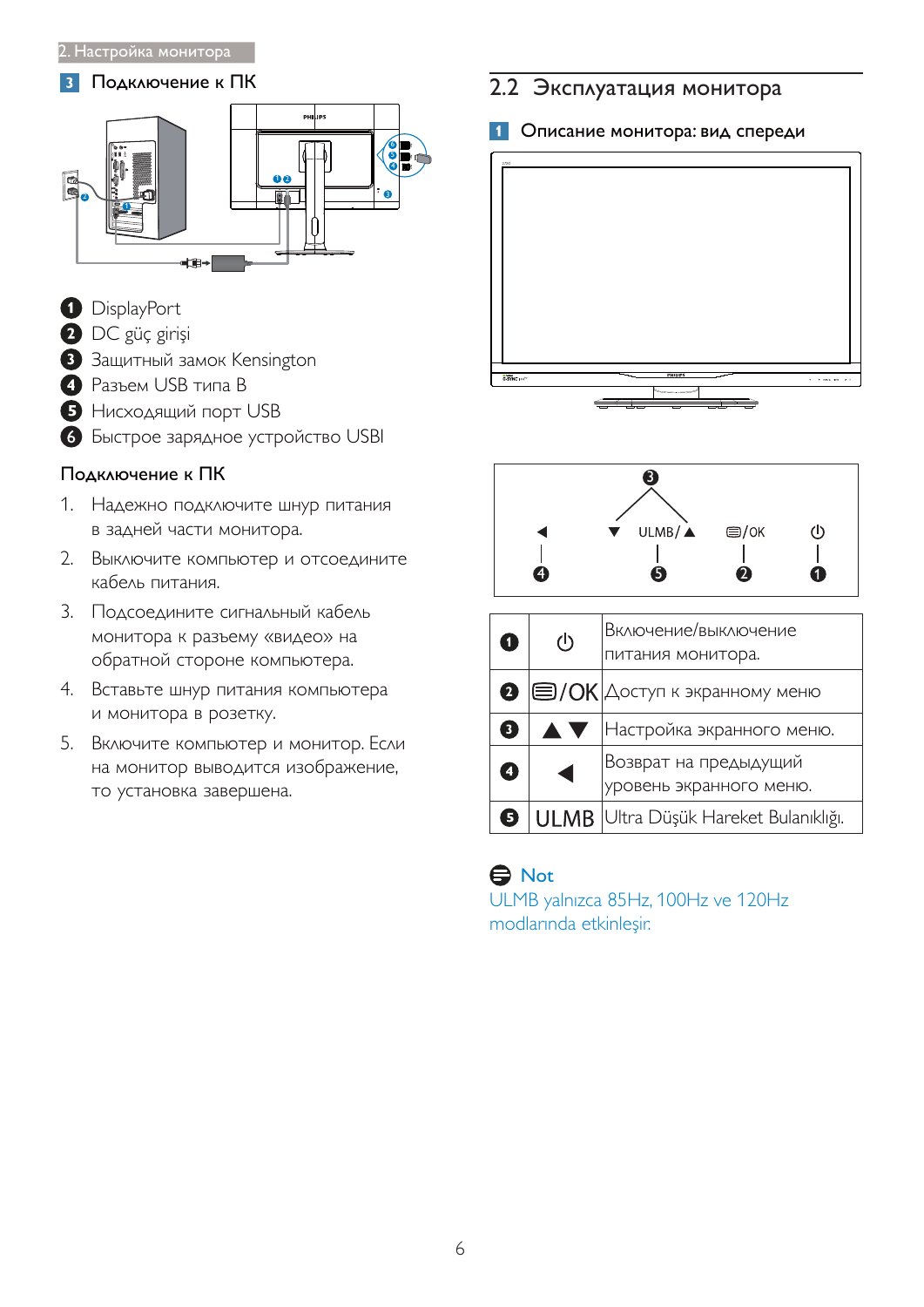#### **2** Описание экранных меню

#### Что такое экранное меню?

Все мониторы Philips снабжены экранным меню. Экранное меню позволяет пользователю настраивать параметры экрана или выбирать функции монитора непосредственно в окне на экране монитора. Ниже показан удобный интерфейс экранного меню:

| ۰<br>SmartResponse<br>Color<br>٠<br>Gamma<br>ö.<br><br>Language<br>ò.<br>٠<br><b>OSD Settings</b><br>٠<br>$\bullet$<br>Setup<br>$\bullet$ | Picture | <b>Brightness</b><br>Contrast<br>۰ |
|-------------------------------------------------------------------------------------------------------------------------------------------|---------|------------------------------------|
|                                                                                                                                           |         |                                    |
|                                                                                                                                           |         |                                    |
|                                                                                                                                           |         |                                    |
|                                                                                                                                           |         |                                    |

#### Основные инструкции по использованию кнопок управления

При отображении приведенного выше ЭКРАННОГО МЕНЮ ПОЛЬЗОВАТЕЛЬ МОЖЕТ НАЖИМАТЬ кнопки ▼ ▲ на передней панели монитора для перемещения курсора, а кнопку ОК -ДЛЯ ПОДТВЕРЖДЕНИЯ ВЫбОРА ИЛИ ИЗМЕНЕНИЯ настройки.

#### Экранное меню

Ниже приведен общий вид структуры экранных меню. Эту структуру можно ИСПОЛЬЗОВАТЬ ДЛЯ СПРАВКИ ПРИ ВЫПОЛНЕНИИ различных регулировок.

| Main menu           | Sub menu                                           |                                                                                                                                                                                                            |
|---------------------|----------------------------------------------------|------------------------------------------------------------------------------------------------------------------------------------------------------------------------------------------------------------|
| <b>Picture</b>      | <b>Brightness orNVDIA®</b><br>Lightboost™(3D mode) | 0~100 or OFF~MAX(3D mode)                                                                                                                                                                                  |
|                     | Contrast                                           | $- 0 - 100$                                                                                                                                                                                                |
|                     | - SmartResponse                                    | - Off, Fast, Faster, Fastest                                                                                                                                                                               |
|                     | - Gamma                                            | $- 1.8, 2.0, 2.2, 2.4, 2.6$                                                                                                                                                                                |
| Color               | <b>Color Temperature</b><br>- sRGB                 | - 5000K, 6500K, 7500K,<br>8200K, 9300K, 11500K<br>Red: 0~100                                                                                                                                               |
|                     | <b>User Define</b>                                 |                                                                                                                                                                                                            |
|                     |                                                    | Green: 0~100                                                                                                                                                                                               |
|                     |                                                    | Blue: 0~100                                                                                                                                                                                                |
| Language            |                                                    | - English, Deutsch, Español, Ελληνική, Français, Italiano,<br>Maryar, Nederlands, Português, Português do Brazil,<br>Polski, Русский, Svenska, Suomi, Türkçe, Čeština,<br>Українська, 简体中文, 繁體中文, 日本語, 한국어 |
| <b>OSD Settings</b> | Horizontal                                         | $-0 - 100$                                                                                                                                                                                                 |
|                     | Vertical                                           | $- 0 - 100$                                                                                                                                                                                                |
|                     | <b>Transparency</b>                                | $-$ Off, 1, 2, 3, 4                                                                                                                                                                                        |
|                     | <b>OSD Time Out</b>                                | - 5s, 10s, 20s, 30s, 60s                                                                                                                                                                                   |
|                     |                                                    |                                                                                                                                                                                                            |
| Setup               | - ULMB                                             | $-$ On, Off                                                                                                                                                                                                |
|                     | <b>ULMB Pulse Width</b>                            | $-0 - 100$                                                                                                                                                                                                 |
|                     | - Reset                                            | - Yes, No                                                                                                                                                                                                  |
|                     | Information                                        |                                                                                                                                                                                                            |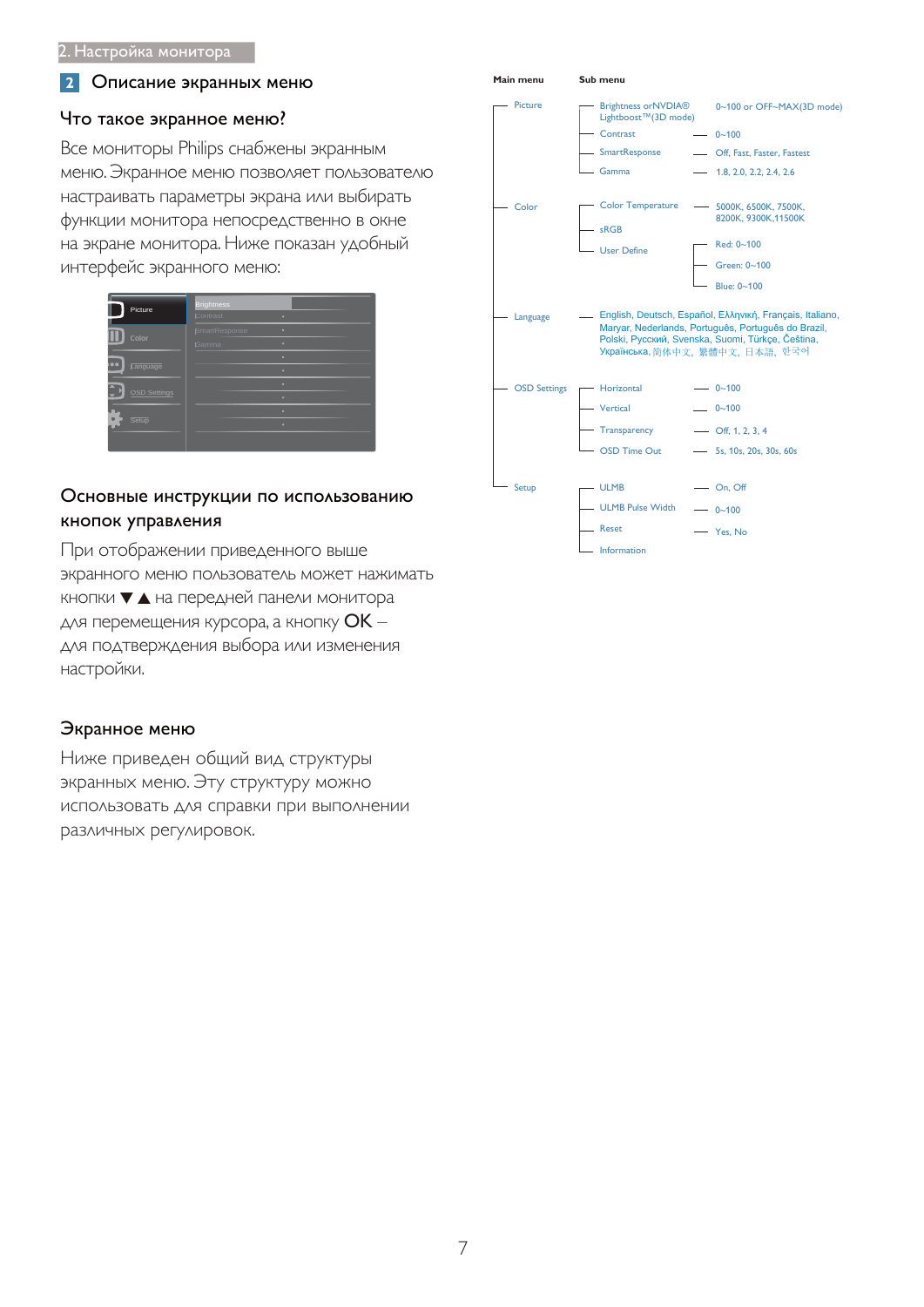# 3 Настройка положения монитора

# Наклон



# Переворачивание



# Поворот



Регулировка по высоте

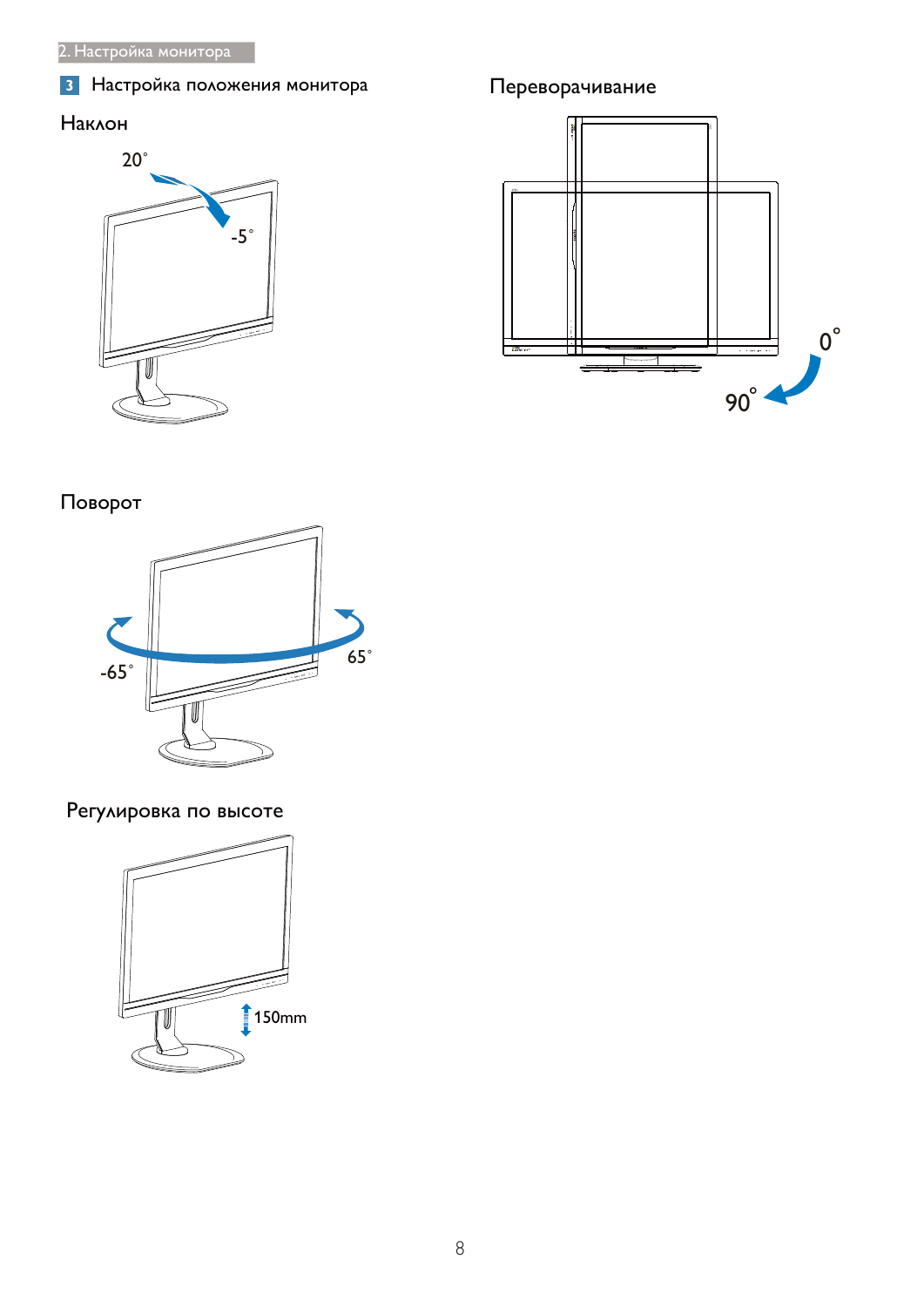# 2.3 Для монтажа VESA снимите подставку в сборе

Перед разборкой основания монитора во избежание возможных повреждений и травм выполните указанные ниже действия.

1. Положите монитор экраном вниз на ровную устойчивую поверхность. Будьте внимательны, чтобы не поцарапать и не повредить экран.



2. Нажав кнопку фиксатора, наклоните основание и извлеките его.



# **В** Примечание.

Для монтажа данного монитора ИСПОЛЬЗУЮТСЯ СОЕДИНИТЕЛЬНЫЕ УЗЛЫ:  $100 \times 100$  мм.



# 2.4 Kesintisiz, hızlı oyun oynama deneyimi için NVIDIA™ G-SYNC™

# 1 Что это такое?

NVIDIA G-SYNC, en kesintisiz ve hızlı oyun deneyimini sunan benzersiz, yeni bir görüntüleme teknolojisidir. G-SYNC bu çığır açan performansı, ekranda bozulmayı ortadan kaldıracak ve görüntülemede tekleme ve giriş gecikmesini en düşük seviyeye indirecek şekilde görüntüleme yenileme oranlarını GeForce GTX gücüne sahip bilgisayarınızın GPU'suyla senkronize ederek sağlar. Bunun sonucunda sahneler anında görüntülenir, nesneler daha net görünür ve oynanış tamamen kesintisiz şekilde devam ettirilebilir. Böylece size benzersiz bir görsel deneyim ve öncüsü olduğunuz bir rekabet ortamı sağlar.

# 2 Önerilen grafik kartı gereksinimleri

- NVIDIA GeForce 650 Ti Boost VGA kart veya üstüne sahip grafik kartı
- Grafik kartı sürücü sürümü: Lütfen en yeni sürücüyü indirmek için her zaman http://www.nvidia.com/content/global/ global.php adresindeki resmi NVIDIA web sitesini ziyaret edin.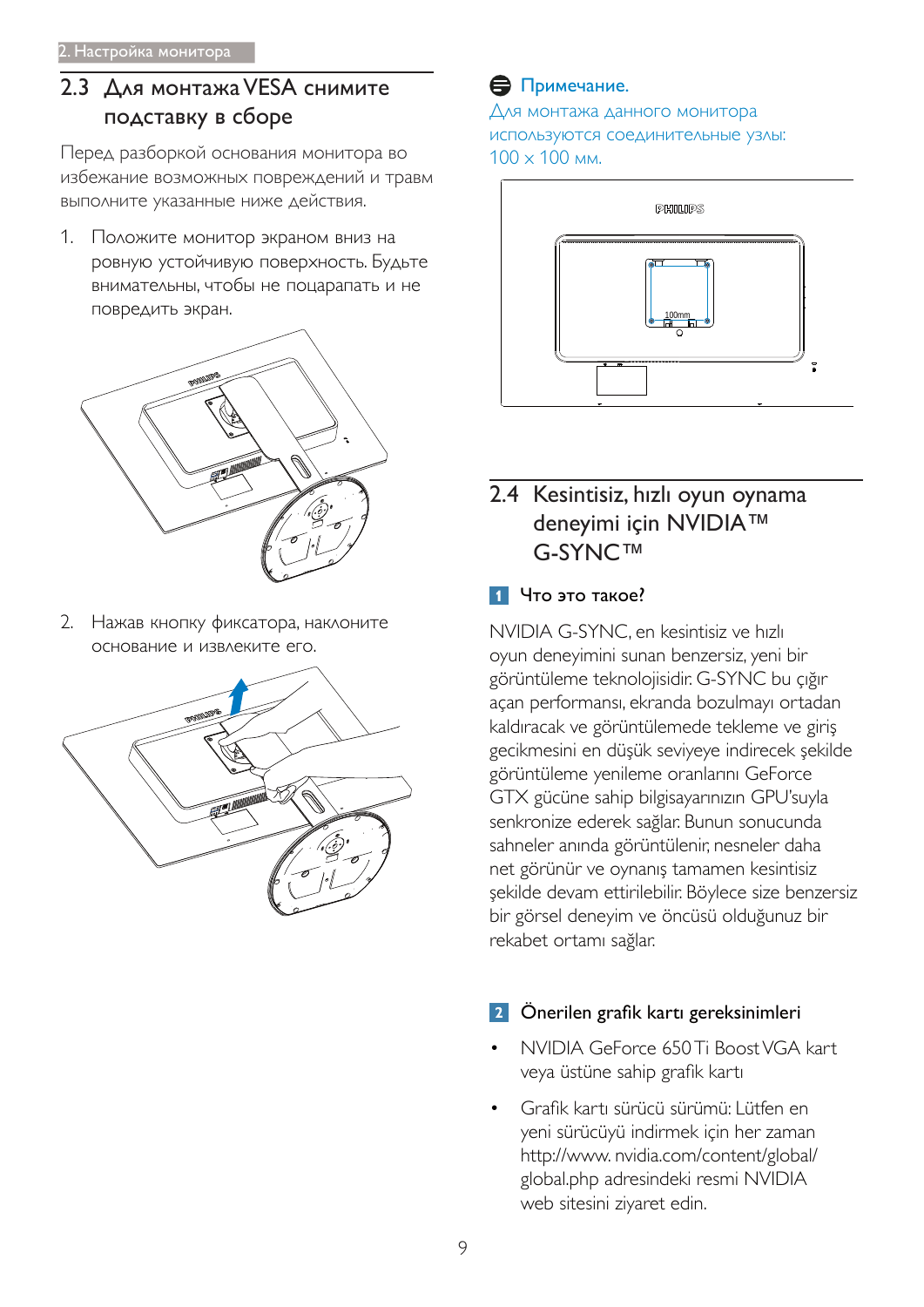# 3. Технические характеристики

| Изображение/Экран                          |                                                                                                                                                                                                                                                                                            |  |  |
|--------------------------------------------|--------------------------------------------------------------------------------------------------------------------------------------------------------------------------------------------------------------------------------------------------------------------------------------------|--|--|
| Тип монитора                               | TN, XK                                                                                                                                                                                                                                                                                     |  |  |
| Подсветка                                  | Светодиодный                                                                                                                                                                                                                                                                               |  |  |
| Диагональ экрана                           | 27 дюймов (68,6 см)                                                                                                                                                                                                                                                                        |  |  |
| Соотношение сторон                         | 16:9                                                                                                                                                                                                                                                                                       |  |  |
| Шаг пикселей                               | $0,31 \times 0,31$ MM                                                                                                                                                                                                                                                                      |  |  |
| Яркость                                    | 300 кандел/м2                                                                                                                                                                                                                                                                              |  |  |
| Коэффициент контрастности (тип.)           | 1,000:1                                                                                                                                                                                                                                                                                    |  |  |
| Время отклика (тип.)                       | 5MC                                                                                                                                                                                                                                                                                        |  |  |
| SmartResponse                              | $1$ MC                                                                                                                                                                                                                                                                                     |  |  |
| Оптимальное разрешение                     | 1920 х 1080 при частоте 144 Гц                                                                                                                                                                                                                                                             |  |  |
| Углы просмотра                             | 170° (Г) / 160° (В) при С/R > 10                                                                                                                                                                                                                                                           |  |  |
| Число цветов                               | 16,7 млн.                                                                                                                                                                                                                                                                                  |  |  |
| Частота обновления по вертикали            | 30 Гц - 150 Гц                                                                                                                                                                                                                                                                             |  |  |
| Горизонтальная частота                     | 30 - 160 кГц                                                                                                                                                                                                                                                                               |  |  |
| sRGB                                       | ДA                                                                                                                                                                                                                                                                                         |  |  |
| <b>3D Gereksinimleri</b>                   | NVIDIA 3D Vision Kiti gereklidir. (ürünle birlikte verilmez.)                                                                                                                                                                                                                              |  |  |
| Подключение                                |                                                                                                                                                                                                                                                                                            |  |  |
| Вход сигнала                               | USB 3.0 x4 (1x hızlı şarj cihazı ile), Ekran Bağlantı Noktası                                                                                                                                                                                                                              |  |  |
|                                            |                                                                                                                                                                                                                                                                                            |  |  |
| Входной сигнал                             | Раздельная синхронизация, синхронизация по зеленому                                                                                                                                                                                                                                        |  |  |
| <b>Удобство</b>                            |                                                                                                                                                                                                                                                                                            |  |  |
| Удобство использования                     | $ULMB/\triangle$ $\Box$ /OK<br>(I)<br>$\circ$                                                                                                                                                                                                                                              |  |  |
| Язык меню                                  | Английский, Французский, Немецкий, Испанский, Итальянский,<br>Русский, Упрощенный китайский, Португальский, Турецкий,<br>Голландский, Шведский, Финский, Польский, Чешский,<br>Корейский, Японский, Венгерский, Украинский, Бразильский<br>(Португалия), Греческий, Традиционный китайский |  |  |
| Другие удобства                            | Защитный замок Kensington                                                                                                                                                                                                                                                                  |  |  |
| Совместимость со стандартом<br>Plug & Play | DDC/CI, sRGB, Windows 7/Windows 8                                                                                                                                                                                                                                                          |  |  |
| Подставка                                  |                                                                                                                                                                                                                                                                                            |  |  |
| Наклон                                     | $-5^{\circ}$ / $+20^{\circ}$                                                                                                                                                                                                                                                               |  |  |
| Поворот                                    | $-65/+65$                                                                                                                                                                                                                                                                                  |  |  |
| Регулировка по высоте                      | 150 мм                                                                                                                                                                                                                                                                                     |  |  |
| Переворачивание                            | 90 градусов                                                                                                                                                                                                                                                                                |  |  |
| Питание                                    |                                                                                                                                                                                                                                                                                            |  |  |
| Рабочий режим                              | 36 Вт (тип.), 59,6 Вт (макс.)                                                                                                                                                                                                                                                              |  |  |
| Режим сна (тип.)                           | 0,5 BT (monitörden 12 dakika boyunca sinyal alınmadığında)                                                                                                                                                                                                                                 |  |  |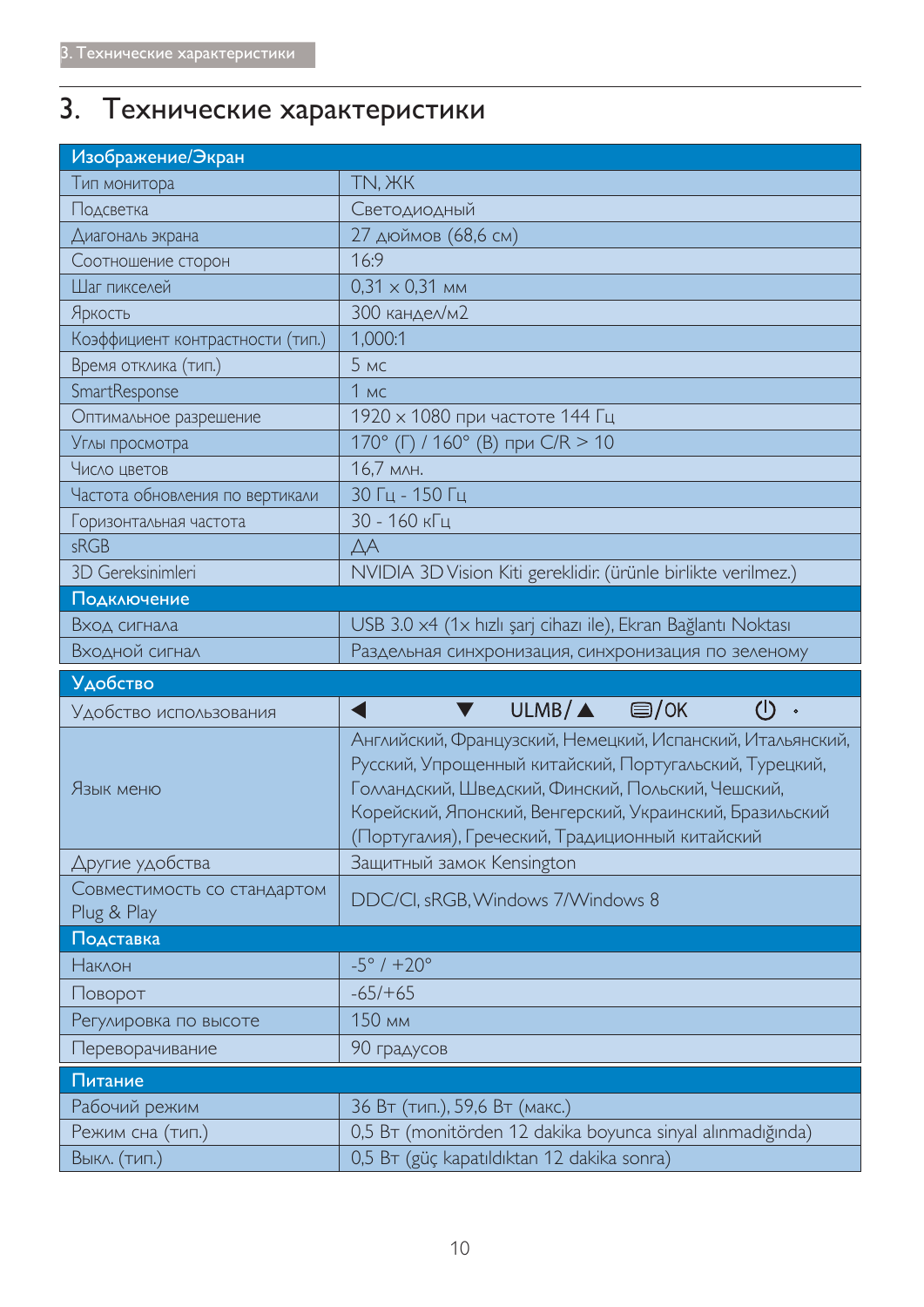| Индикатор питания                                 | Включен: Beyaz, Sinyal yok/Kablo takılı değil: Beyaz (Yanıp<br>sönüyor)      |
|---------------------------------------------------|------------------------------------------------------------------------------|
| Источник питания                                  | 100-240 В, 50-60 Гц                                                          |
| Размеры                                           |                                                                              |
| Устройство с подставкой<br>$(\Box xBx\Box)$       | $639 \times 580 \times 242$ MM                                               |
| Устройство без подставки<br>$(\Box x B x \Gamma)$ | $639 \times 405 \times 64$ MM                                                |
| <b>Macca</b>                                      |                                                                              |
| Устройство с подставкой                           | $7,8$ KF                                                                     |
| Устройство без подставки                          | 5,0 KF                                                                       |
| Устройство с упаковкой                            | 11,3 кг                                                                      |
| Условия эксплуатации                              |                                                                              |
| Температурный диапазон<br>(рабочий)               | $0^{\circ}$ C - 40 $^{\circ}$ C                                              |
| Температурный диапазон<br>(допустимый)            | $-20^{\circ}$ C - 60 $^{\circ}$ C                                            |
| Относительная влажность                           | 20% - 80%                                                                    |
| Среднее время безотказной<br>работы               | 30000 часов                                                                  |
| Соответствие экологическим стандартам             |                                                                              |
| <b>ROHS</b>                                       | ДA                                                                           |
| <b>Упаковка</b>                                   | 100% переработка                                                             |
| Содержание материалов                             | Корпус не содержит поливинилхлорида и бромированных<br>огнестойких добавок   |
| Соответствие нормативам и стандартам              |                                                                              |
| <b>EPEAT</b>                                      | Silver (www.epeat.net)                                                       |
| Соответствие стандартам                           | CE Mark, FCC Class B, CU-EAC, SEMKO, ETL, GS, ERGO,<br>UKraine, BSMI, C-TICK |
| Корпус                                            |                                                                              |
| Цвет                                              | Черный                                                                       |
| Отделка                                           | Текстура                                                                     |

# ⊜ Примечание.

- 1. Сертификат EPEAT Gold/Silver действителен только в тех регионах, где компания Philips регистрирует продукт. Для регистрации в вашей стране посетите сайт www.epeat.net.
- 2. Эти данные могут быть изменены без предварительного уведомления. Для загрузки последней версии брошюры перейдите на веб-сайт www.philips.com/support.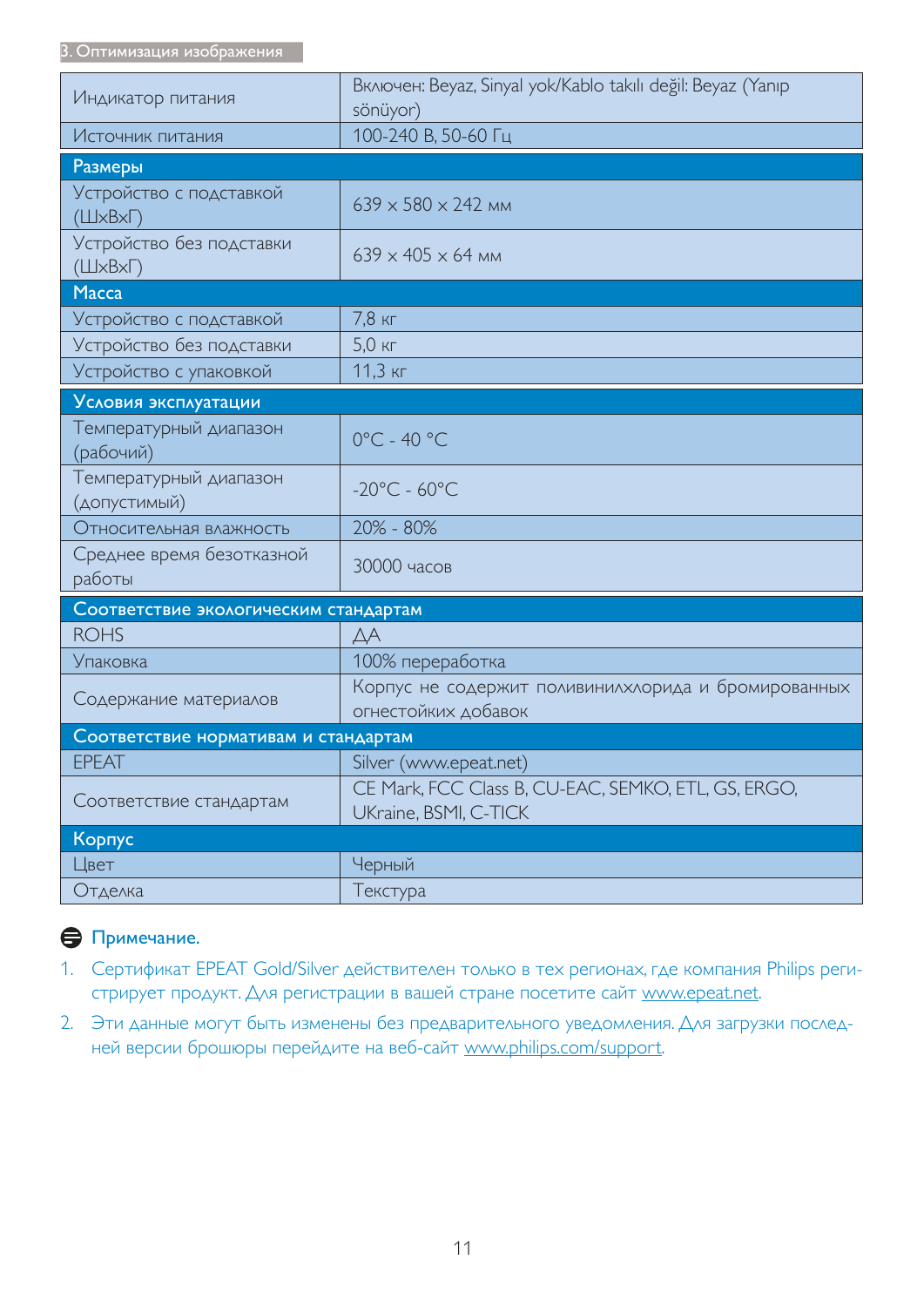# 3.1 Разрешение и стандартные режимы

Оптимальное разрешение: 1920 х 1080 при частоте 144 Гц

| Частота<br>строк (кГц) | Разрешение  | Частота<br>кадров (Гц) |
|------------------------|-------------|------------------------|
| 67,5                   | 1920 × 1080 | 60                     |
| 95,43                  | 1920 × 1080 | 84,90                  |
| 113,22                 | 1920 × 1080 | 99.93                  |
| 137,26                 | 1920 × 1080 | 119,98                 |
| 158,11                 | 1920 × 1080 | 144,00                 |

# • Примечание.

- 1. Bilgisayarınızın işletme sisteminin Windows 7 veya üstü olduğundan emin olun. En son sürücü ile güncellenmiş Nvidia Geforce GTX650Ti BOOST CPU veya üstü grafik kartı.
- 2. Tek seferde G-Sync modu, ULMB modu ve 3D Vision modlarından yalnızca biri kullanılabilir. Modlardan biri etkinleştirildiğinde diğer iki mod devre dışı bırakılmalıdır.
- 3. ULMB yalnızca 85Hz, 100Hz ve 120Hz modlarında etkinleştirilir. 3D Vision yalnızca 100Hz ve 120Hz modlarında etkinleştirilir.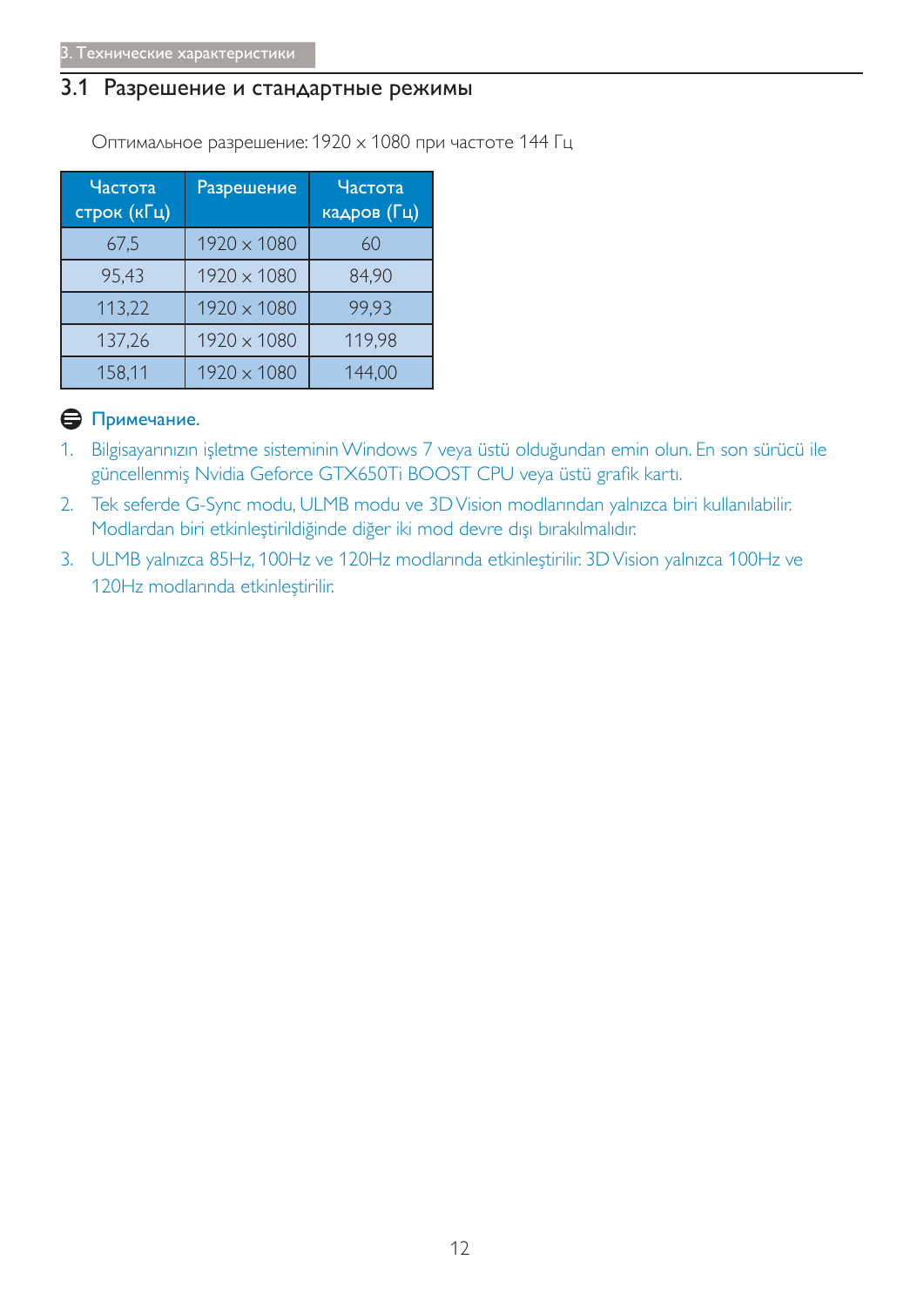# 4. Управление питанием

При использовании в ПК видеокарты или ПО, совместимого со стандартом VESA DPM, монитор может автоматически снижать энергопотребление во время пауз в использовании. При обнаружении ввода с помощью клавиатуры, мыши или другого устройства монитор выходит из режима «сна» автоматически. В таблице ниже приведены параметры энергопотребления и сигналы данного режима автоматического энергосбережения:

|                      |                          |                                                                |                                                              | Управление электропитанием       |                                 |
|----------------------|--------------------------|----------------------------------------------------------------|--------------------------------------------------------------|----------------------------------|---------------------------------|
| Режим<br><b>VESA</b> | Video<br>$(Bu -$<br>AEO) | Строч-<br>ная<br>$C$ <sub>MH</sub> -<br><b>XDOHИ-</b><br>зация | Ka-<br>дровая<br>C <sub>MH</sub> -<br><b>ХDOHИ-</b><br>зация | Энергопотре-<br>бление           | Цвет ин-<br>дикатора<br>питания |
| Активен              | <b>BKA</b>               | Дa                                                             | Дa                                                           | 36 Вт (тип.),<br>59,6 Вт (макс.) | Белый                           |
| Выключен             | <b>ВЫКЛ</b>              |                                                                |                                                              | $0.5 BT$ ( $TMT$ )               | <b>ВЫКЛ</b>                     |

Следующая настройка используется для измерения энергопотребления монитора.

- Собственное разрешение: 1920 х 1080
- Контрастность: 50%
- Яркость: 300 нит
- Color Temperature (Температура цвета): 6500 К при полностью белой заливке

# В Примечание.

Эти данные могут быть изменены без предварительного уведомления.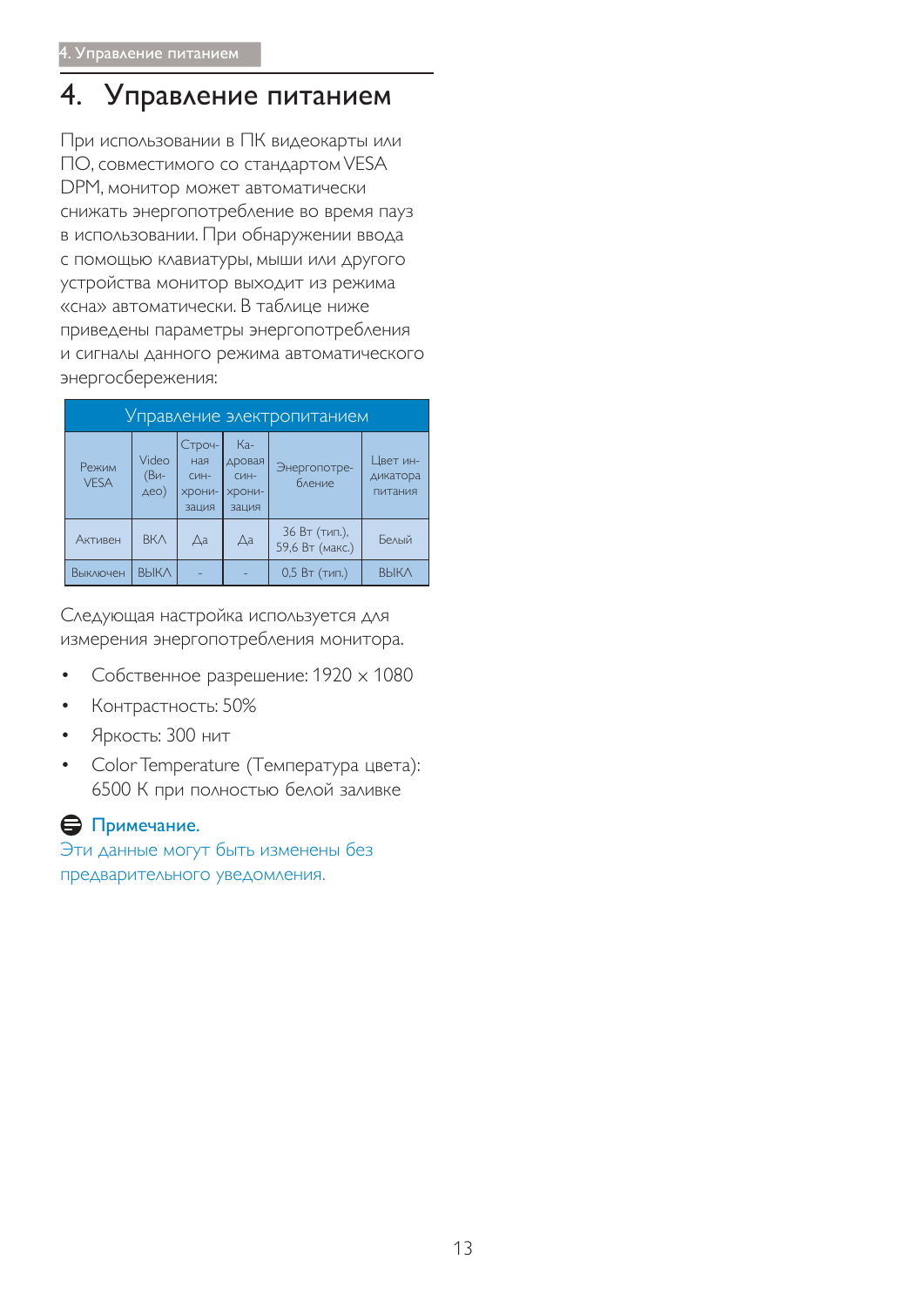# $5<sub>1</sub>$ Сведения О СООТВЕТСТВИИ стандартам

# Lead-free Product



substances like Lead has been eliminated and compliance with European community's stringent RoHs directive mandating restrictions on hazardous substances in electrical and electronic equipment have been adhered to in order to make Philips monitors safe to use throughout its life cycle.

# Congratulations!

This product is designed for both you and the planet!



**TCO Development works for** sustainable IT - manufacture, use and recycling of IT products reflecting environmental, social and economic

responsibility.

TCO Certified is a third party verified program, where every product model is tested by an accredited impartial test laboratory.TCO Certified represents one of the toughest certifications for ICT products worldwide.

## Some of the Usability features of TCO **Certified Displays:**

- Visual Ergonomics for image quality is tested to ensure top performance and reduce sight and strain problems. Important parameters are Resolution, Luminance, Contrast, Reflection and Colour characteristics
- Products are tested according to rigorous  $\bullet$ safety standards at impartial laboratories
- Electric and magnetic fields emissions as low as normal household background levels
- Workload ergonomics to ensure a good physical environment

# Some of the Environmental features of TCO **Certified Displays:**

- Production facilities have an Environmental Management System (EMAS or ISO 14001)
- Low energy consumption to minimize climate impact
- Restrictions on Chlorinated and Brominated flame retardants, plasticizers, plastics and heavy metals such as cadmium, mercury and lead (RoHS compliance)
- Both product and product packaging is prepared for recycling
- The brand owner offers take-back options

# **Corporate Social Responsibility**

The brand owner demonstrates the product is manufactured under working practices that promote good labour relations and working conditions.

The Criteria Document can be downloaded from our web site The criteria included in this label have been developed by TCO Development in co-operation with scientists, experts, users as well as manufacturers all over the world. Since the end of the 1980s TCO has been involved in influencing the development of IT equipment in a more user and environmentally friendly direction. Our ICT product labeling system began in 1992 and is now requested by users and ICT-manufacturers all over the world

For displays with glossy bezels, the user should consider the placement of the display as the bezel may cause disturbing reflections from surrounding light and bright surfaces.

For more information, please visit: www. tcodevelopment.com



(Only for selective models)

User define mode is used for TCO Certified compliance.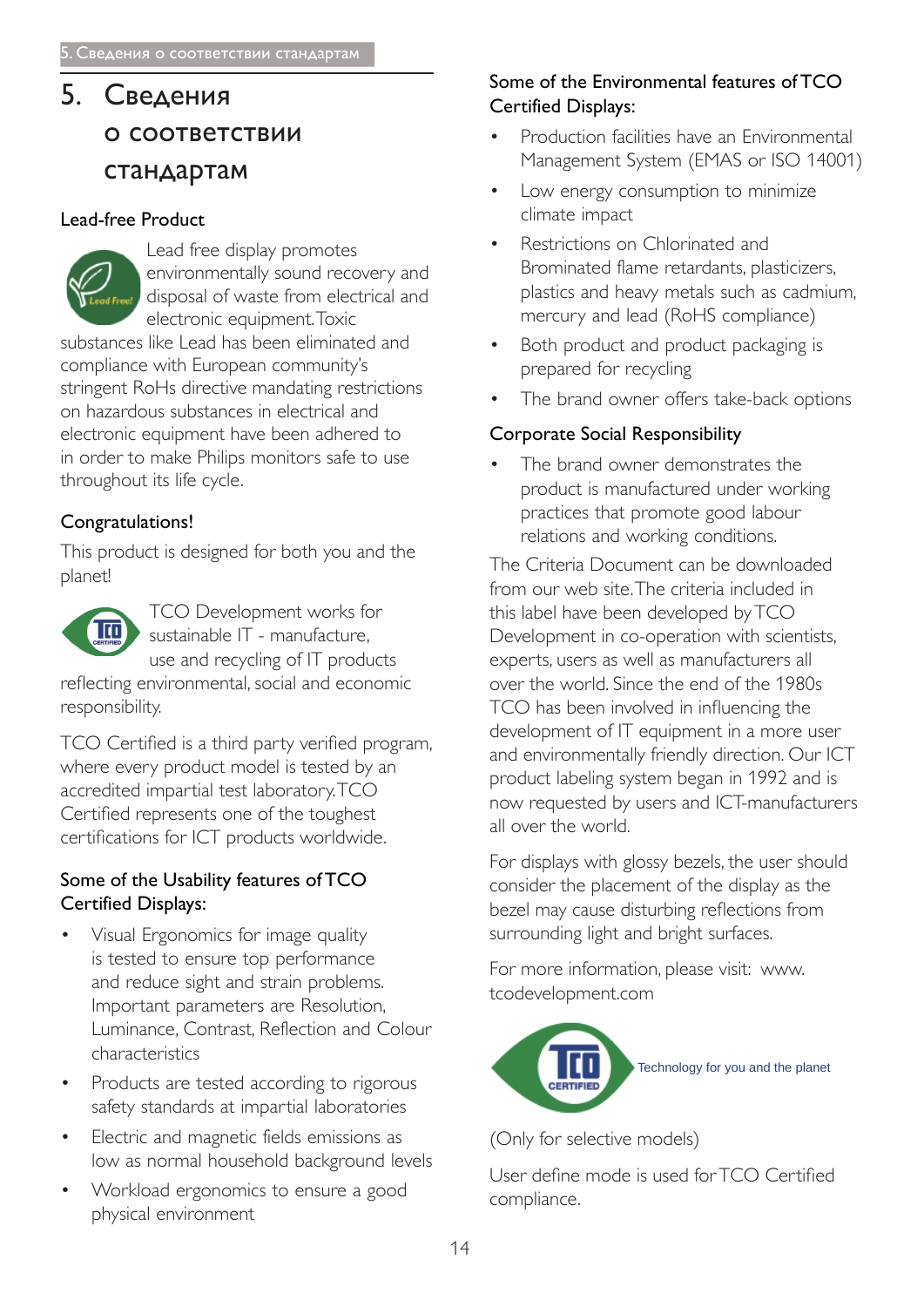### **EPEAT**

(www.epeat.net)



The EPEAT (Electronic Product Environmental Assessment Tool) program evaluates computer

desktops, laptops, and monitors based on 51 environmental criteria developed through an extensive stakeholder consensus process supported by US EPA.

EPEAT system helps purchasers in the public and private sectors evaluate, compare and select desktop computers, notebooks and monitors based on their environmental attributes. EPEAT also provides a clear and consistent set of performance criteria for the design of products, and provides an opportunity for manufacturers to secure market recognition for efforts to reduce the environmental impact of its products.

# **Benefits of EPEAT**

Reduce use of primary materials Reduce use of toxic materials

Avoid the disposal of hazardous waste EPEAT'S requirement that all registered products meet ENERGY STAR's energy efficiency specifications, means that these products will consume less energy throughout their life.

# **CE Declaration of Conformity**

This product is in conformity with the following standards

- EN60950-1:2006+A11:2009+A1: 2010+A12:2011+A2:2013 (Safety requirement of Information Technology Equipment).
- EN55022:2010(Radio Disturbance  $\bullet$ requirement of Information Technology Equipment).
- EN55024:2010 (Immunity requirement of Information Technology Equipment).
- EN61000-3-2:2006+A1:2009+A2:2009 (Limits for Harmonic Current Emission).
- EN61000-3-3:2008 (Limitation of Voltage Fluctuation and Flicker) following provisions of directives applicable.
- EN50581:2012 (Technical documentation for the assessment of electrical and electronic products with respect to the restriction of hazardous substances).
- EN50564:2011 (Electrical and electronic household and office equipment -Measurement of low power consumption).
- 2006/95/EC (Low Voltage Directive).
- 2004/108/EC (EMC Directive).  $\bullet$
- 2009/125/EC (ErP Directive, EC No. 1275/2008 Implementing Directive for Standby and Off mode power consumption)
- 2011/65/EU (RoHS Directive)

And is produced by a manufacturing organization on ISO9000 level.

- ISO9241-307:2008 (Ergonomic requirement, Analysis and compliance test methods for electronic visual displays).
- GS EK1-2000:2013 (GS mark requirement).
- prEN50279:1998 (Low Frequency Electric and Magnetic fields for Visual Display).
- MPR-II (MPR:1990:8/1990:10 Low Frequency Electric and Magnetic fields).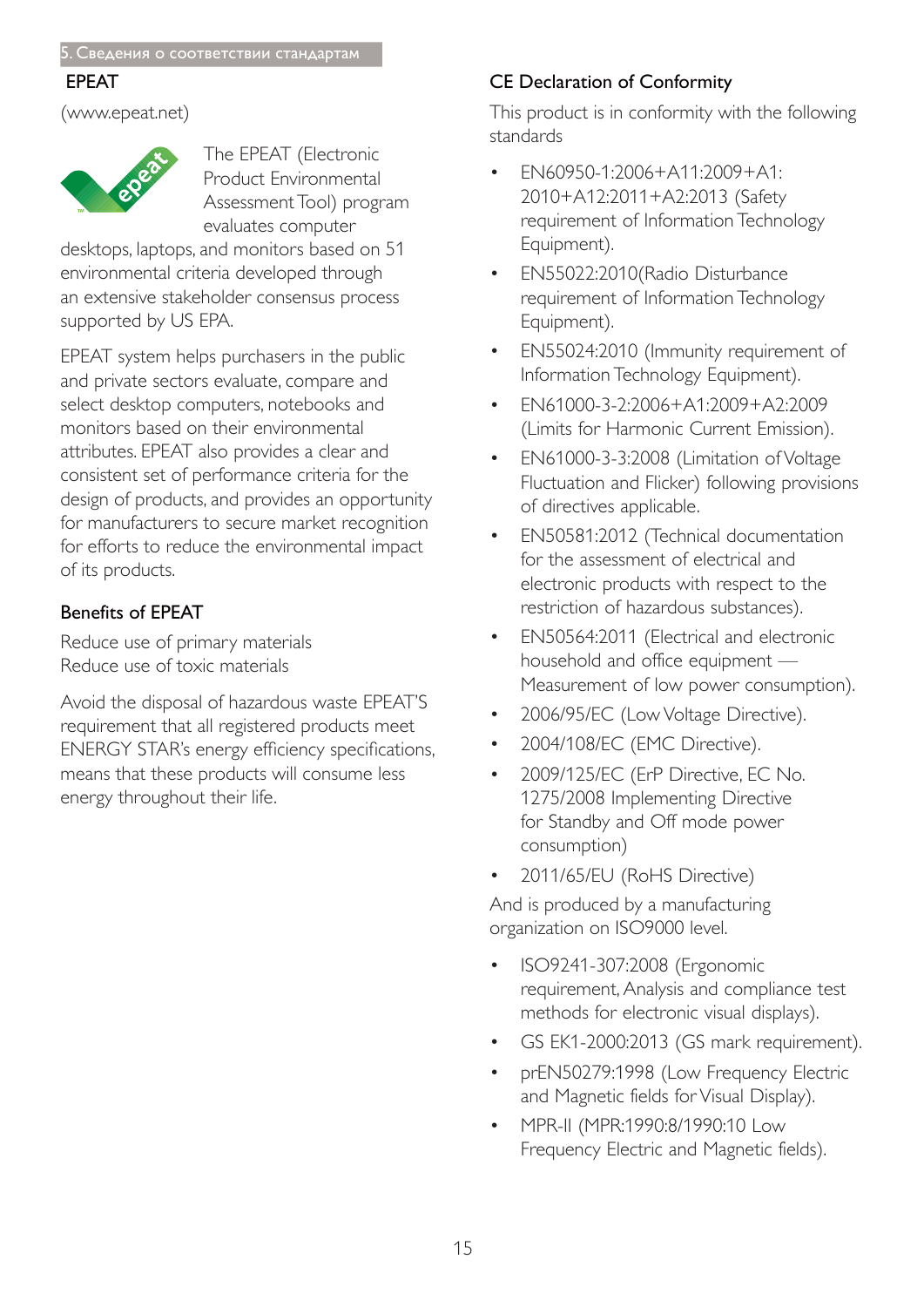#### 5. Сведения о соответствии стандартам

TCO CERTIFIED (Requirement for Environment Labeling of Ergonomics, Energy, Ecology and Emission, TCO: Swedish Confederation of Professional Employees) for TCO versions.

## **Energy Star Declaration**

(www.energystar.gov)



As an ENERGY STAR<sup>®</sup> Partner, we have determined that this product meets the ENERGY STAR® guidelines for energy efficiency.

# **e** Note

We recommend you switch off the monitor when it is not in use for a long time.

# Federal Communications Commission (FCC) Notice (U.S. Only)

This equipment has been tested and found to comply with the limits for a Class B digital device, pursuant to Part 15 of the FCC Rules. These limits are designed to provide reasonable protection against harmful interference in a residential installation. This equipment generates, uses and can radiate radio frequency energy and, if not installed and used in accordance with the instructions, may cause harmful interference to radio communications.

However, there is no guarantee that interference will not occur in a particular installation. If this equipment does cause harmful interference to radio or television reception, which can be determined by turning the equipment off and on, the user is encouraged to try to correct the interference by one or more of the following measures:

- Reorient or relocate the receiving antenna.
- Increase the separation between the equipment and receiver.
- Connect the equipment into an outlet on a circuit different from that to which the receiver is connected.
- Consult the dealer or an experienced radio/TV technician for help.
- Changes or modifications not expressly approved by the party responsible for compliance could void the user's authority to operate the equipment.

Use only RF shielded cable that was supplied with the monitor when connecting this monitor to a computer device.

To prevent damage which may result in fire or shock hazard, do not expose this appliance to rain or excessive moisture.

THIS CLASS B DIGITAL APPARATUS MEETS ALL REQUIREMENTS OF THE CANADIAN **INTERFERENCE-CAUSING EQUIPMENT REGULATIONS.** 

# **FCC Declaration of Conformity**

Declaration of Conformity for Products Marked with FCC Logo,

# **United States Only**



This device complies with Part 15 of the FCC Rules. Operation is subject to the following two conditions: (1) this device may not cause harmful interference, and (2) this device must accept any interference received, including interference that may cause undesired operation.

# Commission Federale de la Communication (FCC Declaration)

Cet équipement a été testé et déclaré conforme auxlimites des appareils numériques de class B, aux termes de l'article 15 Des règles de la FCC. Ces limites sont conçues de façon à fourir une protection raisonnable contre les interférences nuisibles dans le cadre d'une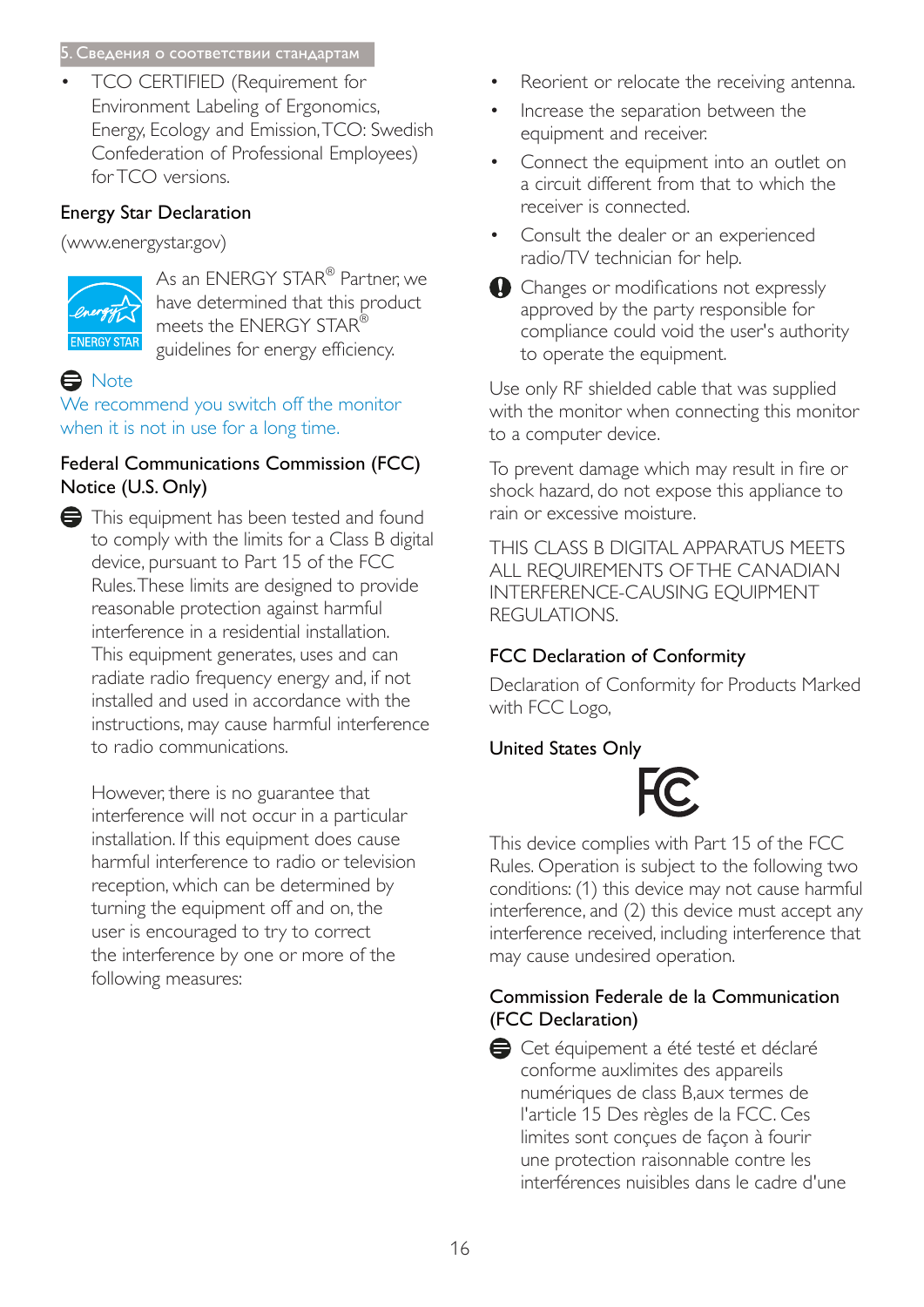#### 5. Сведения о соответствии стандартам

installation résidentielle.

CET appareil produit, utilise et peut émettre des hyperfréquences qui, si l'appareil n'est pas installé et utilisé selon les consignes données, peuvent causer des interférences nuisibles aux communications radio. Cependant, rien ne peut garantir l'absence d'interférences dans le cadre d'une installation particulière. Si cet appareil est la cause d'interférences nuisibles pour la réception des signaux de radio ou de télévision, ce qui peut être décelé en fermant l'équipement, puis en le remettant en fonction, l'utilisateur pourrait essayer de corriger la situation en prenant les mesures suivantes:

- Réorienter ou déplacer l'antenne de réception.
- Augmenter la distance entre l'équipement et le récepteur.
- Brancher l'équipement sur un autre circuit que celui utilisé par le récepteur.
- Demander l'aide du marchand ou d'un technicien chevronné en radio/télévision.
- **D** Toutes modifications n'ayant pas reçu l'approbation des services compétents en matière de conformité est susceptible d'interdire à l'utilisateur l'usage du présent équipement.

N'utiliser que des câbles RF armés pour les connections avec des ordinateurs ou périphériques.

CET APPAREIL NUMERIQUE DE LA CLASSE **B RESPECTE TOUTES LES EXIGENCES DU** REGLEMENT SUR LE MATERIEL BROUILLEUR DU CANADA.

# EN 55022 Compliance (Czech Republic Only)

This device belongs to category B devices as described in EN 55022, unless it is specifically stated that it is a Class A device on the specification label. The following applies to devices in Class A of EN 55022 (radius of protection up to 30 meters). The user of the device is obliged to take all steps necessary to remove sources of interference to tele communication or other devices

Pokud není na tvoovém štítku počítače uvedeno, že spadá do do třídy A podle EN 55022. spadá automaticky do třídy B podle EN 55022. Pro zařízení zařazená do třídy A (chranné jiných zařízení je uživatel povinnen provést taková opatřgní, aby rušení odstranil.

## Polish Center for Testing and Certification **Notice**

The equipment should draw power from a socket with an attached protection circuit (a three-prong socket). All equipment that works together (computer, monitor, printer, and so on) should have the same power supply source.

The phasing conductor of the room's electrical installation should have a reserve short-circuit protection device in the form of a fuse with a nominal value no larger than 16 amperes (A).

To completely switch off the equipment, the power supply cable must be removed from the power supply socket, which should be located near the equipment and easily accessible.

A protection mark "B" confirms that the equipment is in compliance with the protection usage requirements of standards PN-93/T-42107 and PN-89/F-06251.

#### Wymagania Polskiego Centrum Badań i Certyfikacji

Urządzenie powinno być zasilane z gniazda z przyłączonym obwodem ochronnym (gniazdo z kołkiem). Współpracujące ze sobą urządzenia (komputer, monitor, drukarka) powinny być zasilane z tego samego źródła.

Instalacja elektryczna pomieszczenia powinna zawierać w przewodzie fazowym rezerwową ochronę<br>przed zwarciami, w postaci bezpiecznika o wartości znamionowej nie większej niż 16A (amperów). .<br>W celu całkowitego wyłączenia urządzenia z sieci zasilania, należy wyjąć wtyczkę kabla<br>zasilającego z gniazdka, które powinno znajdować się w pobliżu urządzenia i być łatwo dostępne. Znak bezpieczeństwa "B" potwierdza zgodność urządzenia z wymaganiami bezpieczeństwa użytkowania zawartymi w PN-93/T-42107 i PN-89/E-06251.

#### Pozostałe instrukcje bezpieczeństwa

- Nie należy używać wtyczek adapterowych lub usuwać kołka obwodu ochronnego z wtyczki.<br>Jeżeli konieczne jest użycie przedłużacza to należy użyć przedłużacza 3-żylowego z<br>prawidłowo połączonym przewodem ochronnym.
- $\,$ System komputerowy należy zabezpieczyć przed nagłymi, chwilowymi wzrostami lub spadkami napięcia, używając eliminatora przepięć, urządzenia dopasowującego lub bezzakłoceniowego źródła zasilania.
- Należy upewnić się, aby nic nie leżało na kablach systemu komputerowego, oraz aby kable nie<br>były umieszczone w miejscu, gdzie można byłoby na nie nadeptywać lub potykać się o nie.
- Nie należy rozlewać napojów ani innych płynów na system komputerowy.
- 
- Nie należy wszychowa napych na umyca prynow na systemu komputerowego, gdyż może Nie należy wychać żadnych przedmintów do otworów systemu komputerowego, gdyż może to spowodować pożar lub porażenie prądem, poprzez zwarcie el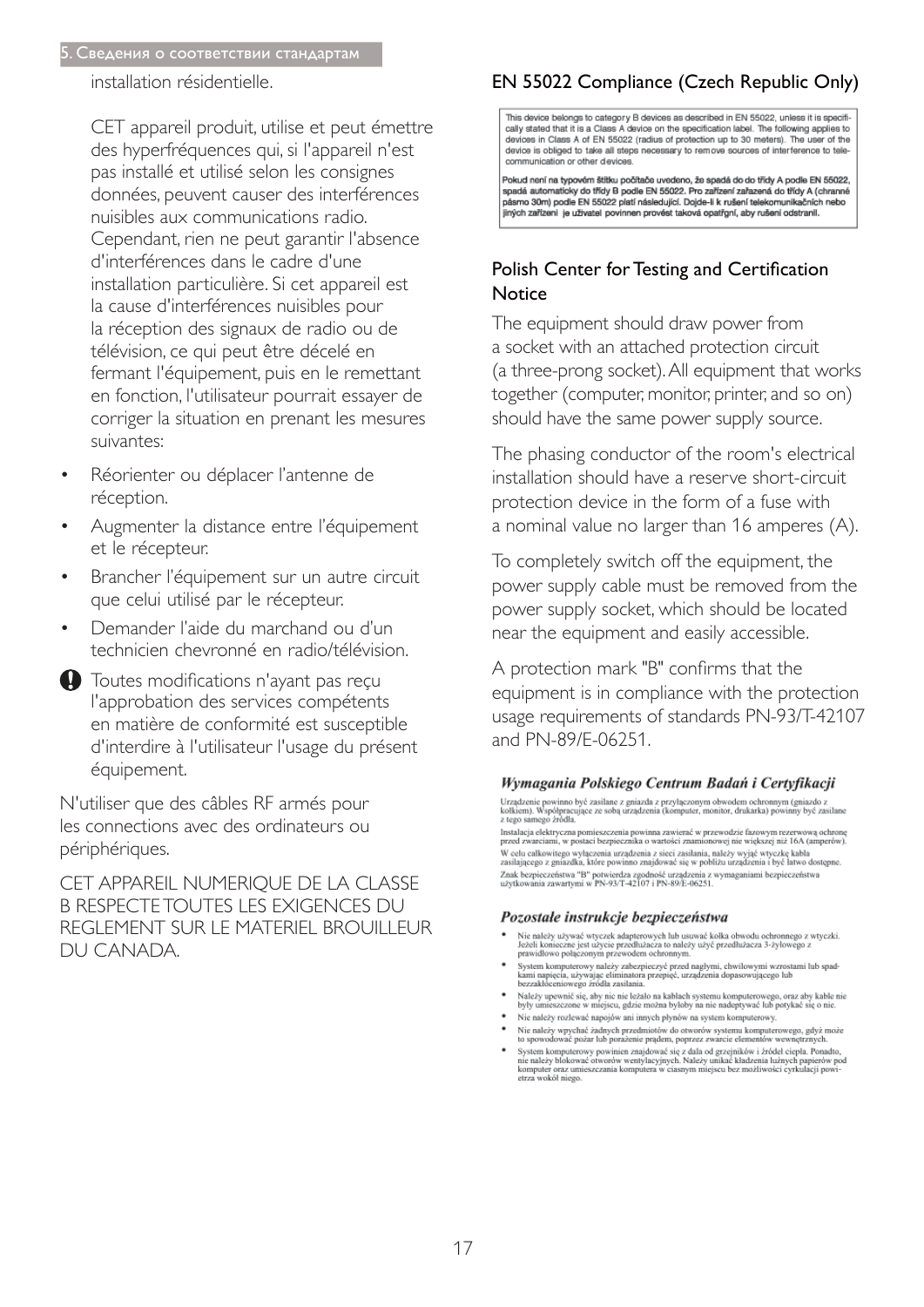# North Europe (Nordic Countries) Information

Placering/Ventilation

## **VARNING:**

FÖRSÄKRA DIG OM ATT HUVUDBRYTARE OCH UTTAG ÄR LÄTÅTKOMLIGA. NÄR DU STÄLLER DIN UTRUSTNING PÅPLATS.

# Placering/Ventilation

# **ADVARSEL:**

SØRG VED PLACERINGEN FOR. AT NETLEDNINGENS STIK OG STIKKONTAKT **ER NEMTTILGÆNGELIGE.** 

Paikka/Ilmankierto

# **VAROITUS:**

SIJOITA LAITE SITEN, ETTÄ VERKKOJOHTO **VOIDAAN TARVITTAESSA HELPOSTI IRROTTAA PISTORASIASTA.** 

# Plassering/Ventilasjon

# **ADVARSEL:**

NÅR DETTE UTSTYRET PLASSERES, MÅ DU PASSE PÅ AT KONTAKTENE FOR |STØMTILFØRSEL ER LETTE Å NÅ.

# Ergonomie Hinweis (nur Deutschland)

Der von uns gelieferte Farbmonitor entspricht den in der "Verordnung über den Schutz vor Schäden durch Röntgenstrahlen" festgelegten Vorschriften

Auf der Rückwand des Gerätes befindet sich ein Aufkleber, der auf die Unbedenklichkeit der Inbetriebnahme hinweist, da die Vorschriften über die Bauart von Störstrahlern nach Anlage III ¤ 5 Abs. 4 der Röntgenverordnung erfüllt sind.

Damit Ihr Monitor immer den in der Zulassung geforderten Werten entspricht, ist darauf zu achten, daß

- 1. Reparaturen nur durch Fachpersonal durchgeführt werden.
- 2. nur original-Ersatzteile verwendet werden.
- 3. bei Ersatz der Bildröhre nur eine bauartgleiche eingebaut wird.

Aus ergonomischen Gründen wird empfohlen, die Grundfarben Blau und Rot nicht auf dunklem Untergrund zu verwenden (schlechte Lesbarkeit und erhöhte Augenbelastung bei zu geringem Zeichenkontrast wären die Folge). Der arbeitsplatzbezogene Schalldruckpegel nach DIN 45 635 beträgt 70dB (A) oder weniger.

ACHTUNG: BEIM AUFSTELLEN DIESES GERÄTES DARAUF ACHTEN. DAB NETZSTECKER UND NETZKABELANSCHLUB LEICHT ZUGÄNGLICH SIND.

# **Restriction on Hazardous Substances** statement (India)

This product complies with the "India E-waste Rule 2011" and prohibits use of lead, mercury, hexavalent chromium, polybrominated biphenyls or polybrominated diphenyl ethers in concentrations exceeding 0.1 weight % and 0.01 weight % for cadmium, except for the exemptions set in Schedule 2 of the Rule.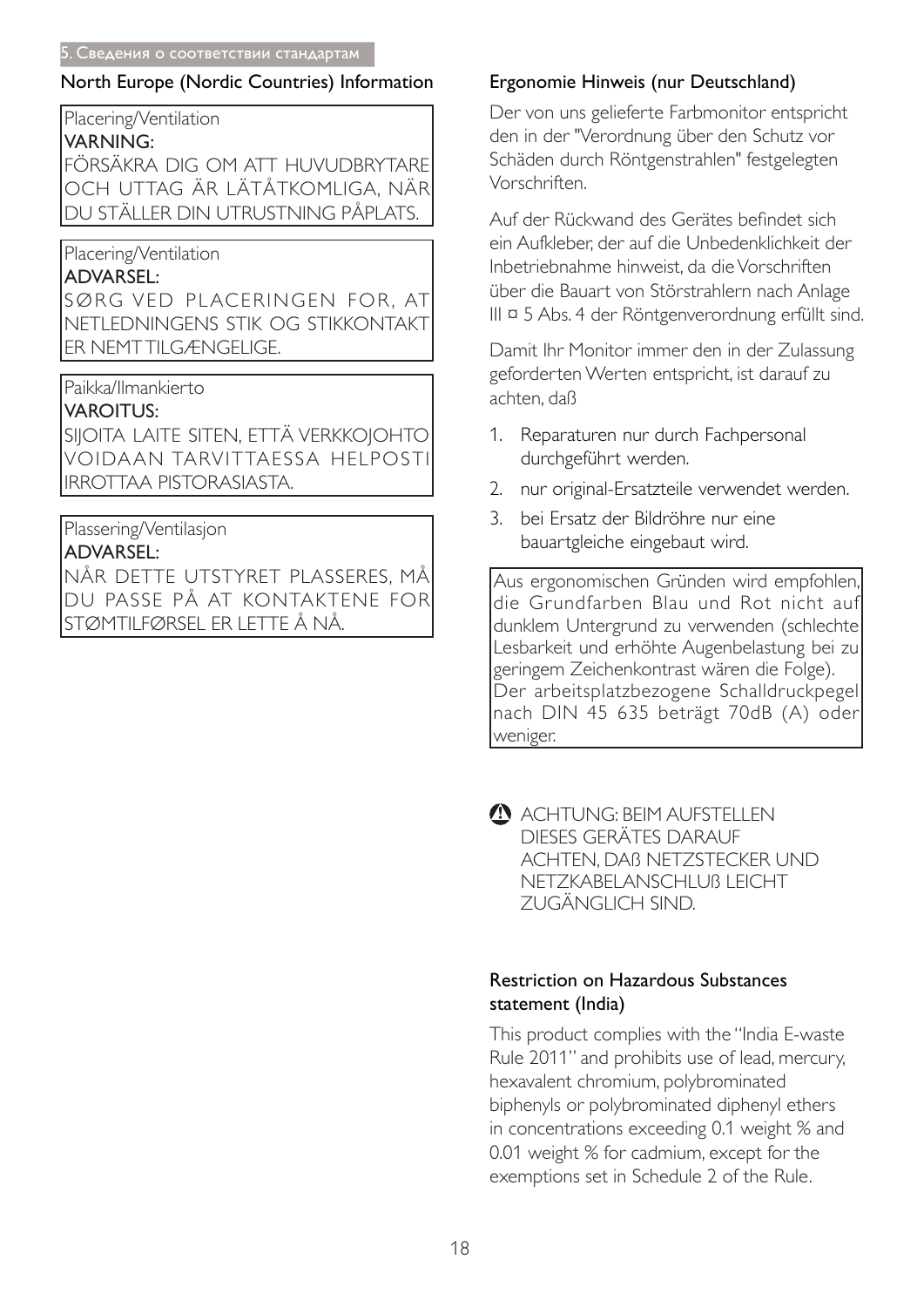#### 5. Сведения о соответствии стандартам

### E-Waste Declaration for India



This symbol on the product or on its packaging indicates that this product must not be disposed of with your other household waste. Instead it is your responsibility to dispose of your waste equipment by handing it over to a designated collection point for the recycling of waste electrical and electronic equipment . The separate collection and recycling of your waste equipment at the time of disposal will help to conserve natural resources and ensure that it is recycled in a manner that protects human health and the environment. For more information about where you can drop off your waste equipment for recycling in India please visit the below web link.

http://www.india.philips.com/about/sustainability/ recycling/index.page.

#### $China$   $Ro$ HS

The People's Republic of China released a regulation called "Management Methods for Controlling Pollution by Electronic Information Products" or commonly referred to as China RoHS. All products including CRT and Monitor which are produced and sold for China market have to meet China RoHS request.

#### 中国大陆RoHS

根据中国大陆《电子信息产品污染控制管理办法》(也称为中国大陆RoHS), 以下部分列出了本产品中可能包含的有毒有害物质或元素的名称和含量

本表适用之产品

显示器(液晶及CRT)

有毒有害物质或元素

| 部件名称                                                                                                                               |           |           |           | 有毒有害物质或元素                       |               |                                             |
|------------------------------------------------------------------------------------------------------------------------------------|-----------|-----------|-----------|---------------------------------|---------------|---------------------------------------------|
|                                                                                                                                    | 铅<br>(Pb) | 汞<br>(Hg) | 镉<br>(Cd) | 六价铬<br>$(Cr6+)$                 | 多溴联苯<br>(PBB) | 多溴二苯醚<br>(PBDE)                             |
| 外壳                                                                                                                                 | Ω         | Ω         | Ω         | Ο                               | Ω             | Ω                                           |
| CRT显示屏                                                                                                                             | ×         | O         | O         | О                               | Ω             | Ο                                           |
| 液晶显示屏/灯管                                                                                                                           | $\times$  | O         | O         | O                               | Ω             | Ο                                           |
| 电路板组件*                                                                                                                             | ×         | Ο         | O         | O                               | ∩             | О                                           |
| 电源适配器                                                                                                                              | ×         | O         | O         | O                               | O             | O                                           |
| 电源线/连接线                                                                                                                            | $\times$  | ∩         | ∩         | ∩                               | ∩             | Ω                                           |
| *: 电路板组件包括印刷电路板及其构成的零部件,如电阻、电容、集成电路、连接器等<br>○:表示该有毒有害物质在该部件所有均质材料中的含量均在<br>X:表示该有毒有害物质至少在该部件的某一均质材料中的含量超出<br>符合欧盟RoHS法规要求(属于豁免的部分) |           |           |           | 《电子信息产品中有毒有害物质的限量要求标准》规定的限量要求以下 |               | 《电子信息产品中有毒有害物质的限量要求标准》规定的限量要求;但是上表中打"×"的部件, |

# 环保伸用期限

此标识指期限(十年), 电子信息产品中含有的有 毒有害物质或元素在正常使用的条件下不会发生 外泄或突变, 电子信息产品用户使用该电子信息 产品不会对环境造成严重污染或对其人身、 财 产造成严重损害的期限.

#### 中国能源效率标识

根据中国大陆《能源效率标识管理办法》本显示器符合以下要求:

| 能源效率(cd/W)   > 1.05 |               |
|---------------------|---------------|
| 能双寺级                |               |
| 能效标准                | GB 21520-2008 |

#### 详细有关信息请查阅中国能效标识网: http://www.energylabel.gov.cn/

《废弃电器电子产品回收处理管理条例》提示性 说明

为了更好地关爱及保护地球, 当用户不再需要此产 品或产品寿命终止时, 请遵守国家废弃电器电子产 品回收处理相关法律法规, 将其交给当地具有国家 认可的回收处理资质的厂商进行回收处理。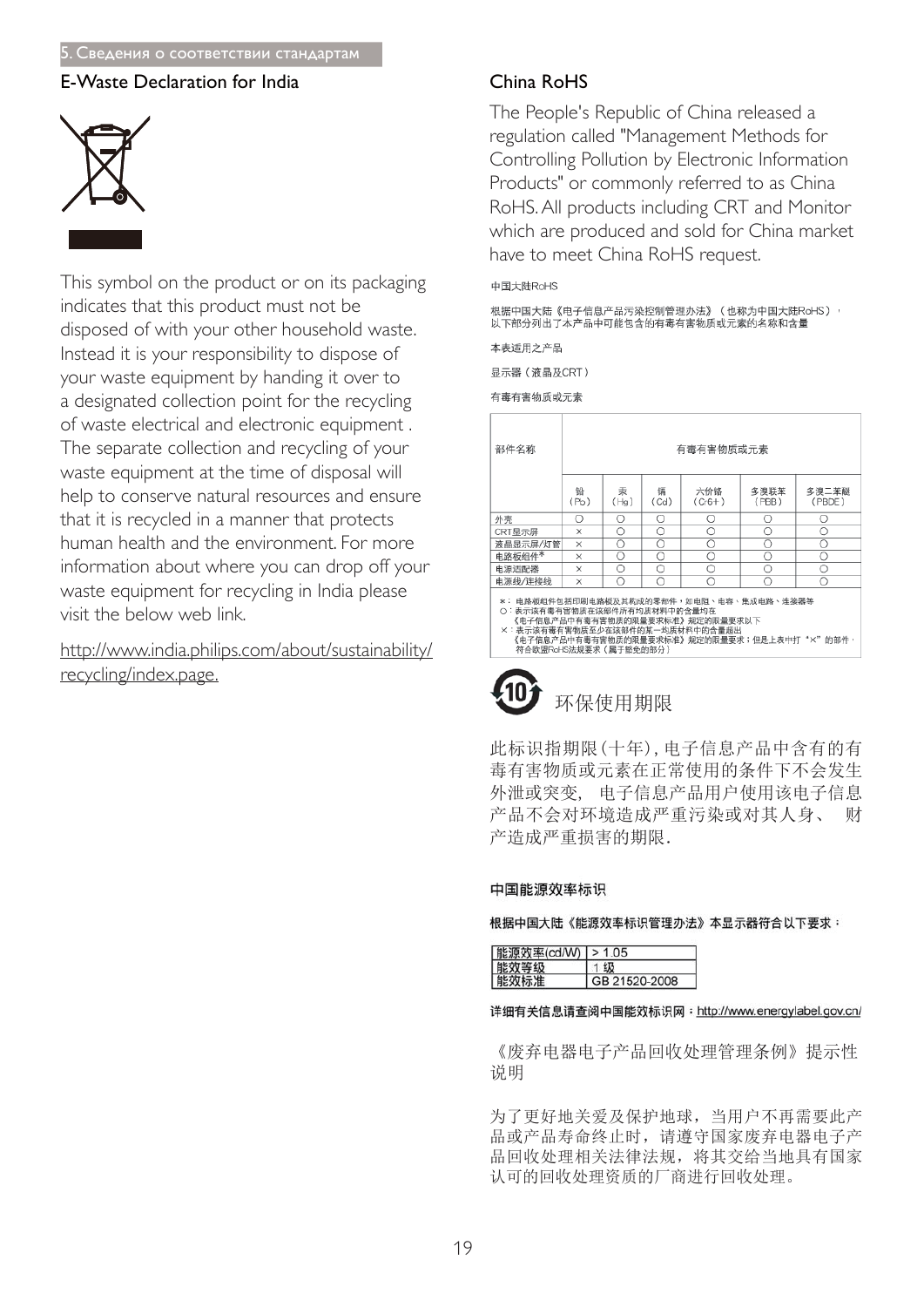### **EU Energy Label**



The European Energy Label informs you on the energy efficiency class of this product. The greener the energy efficiency class of this product is the lower the energy it consumes. On the label, you can find the energy efficiency class, the average power consumption of this product in use and the average energy consumption for 1 year.

# A Note

The EU Energy Label will be ONLY applied on the models bundling with HDMI and TV tuners.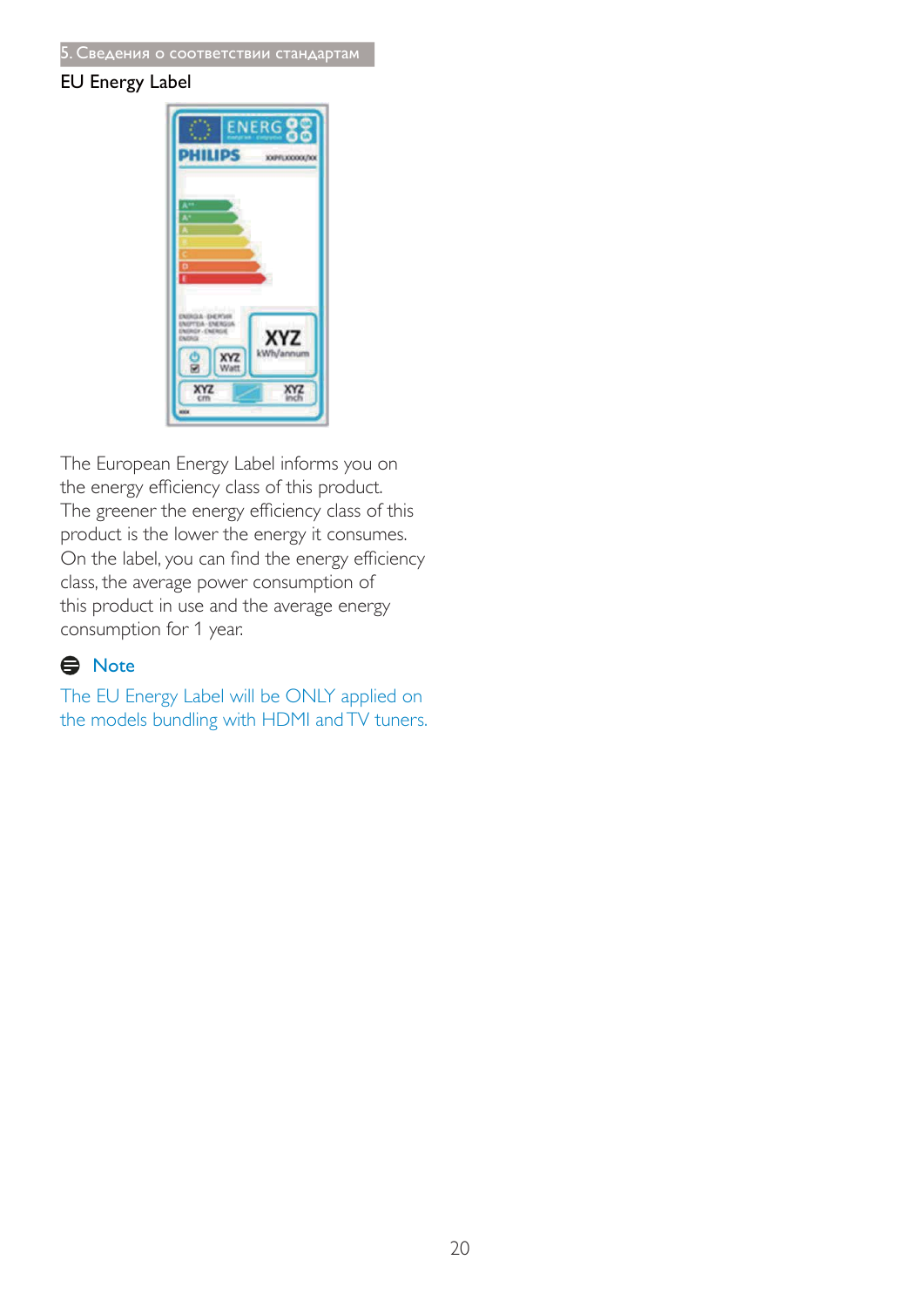# 6. Обслуживание покупателей и гарантийное обслуживание

## 6.1 Политика компании Philips в отношении дефектов пикселей на мониторах

### С ПЛОСКИМИ ЭКРАНАМИ

Компания Philips прилагает все усилия для того, чтобы заказчику поставлялась ПРОДУКЦИЯ ТОЛЬКО САМОГО ВЫСОКОГО качества. Мы применяем наиболее Передовые технологии производства и строжайший контроль качества продукции. Однако иногда невозможно избежать появления дефектов в пикселях и субпикселях, используемых в мониторах С ТОНКОПЛЕНОЧНЫМИ ТРАНЗИСТОРАМИ, Применяемых при производстве мониторов с плоскими экранами. Ни один изготовитель не может гарантировать, что все выпускаемые панели будут содержать только бездефектные пиксели. Однако компания Philips гарантирует, что любой монитор с недопустимым числом дефектов будет ОТРЕМОНТИРОВАН ИЛИ ЗАМЕНЕН В СООТВЕТСТВИИ с предоставляемой на него гарантией. В данном разделе описаны различные типы дефектов пикселей и определено допустимое число дефектов для каждого типа. Для того чтобы принять решение о ремонте или замене монитора в рамках предоставленной на него гарантии, число дефектов в мониторах с тонкопленочными транзисторами должно превысить допустимые уровни. Например, в мониторе могут быть дефектными не более 0,0004% субпикселей. Кроме того, поскольку некоторые сочетания дефектов пикселей более заметны, чем другие, компания Philips устанавливает для них более жесткие стандарты качества. Такую политику мы проводим во всем мире.



## Пиксели и субпиксели

Пиксель, или элемент изображения, состоит из трех субпикселей основных цветов красного, зеленого и синего. Из множества пикселей формируется изображение. Когда все субпиксели, образующие пиксель, светятся, три цветных субпикселя формируют ОДИН белый пиксель. Три субпикселя темного множества образуют черный пиксель. Другие СОЧЕТАНИЯ СВЕТЯЩИХСЯ И НЕ СВЕТЯЩИХСЯ субпикселей выглядят как единые пиксели ДРУГИХ ЦВЕТОВ.

## Типы дефектов пикселей

Дефекты пикселей и субпикселей проявляются на экране по-разному. Определены две категории дефектов пикселей и несколько типов дефектов субпикселей в каждой из этих категорий.

# Дефекты в виде ярких точек

Дефекты в виде ярких точек проявляются в виде пикселей или субпикселей, которые всегда светятся или «включены». То есть яркая точка — это субпиксель, выделяющийся на экране, когда на мониторе отображается темное изображение. Дефекты в виде ярких ТОЧЕК ПОДРАЗДЕЛЯЮТСЯ НА СЛЕДУЮЩИЕ ТИПЫ.

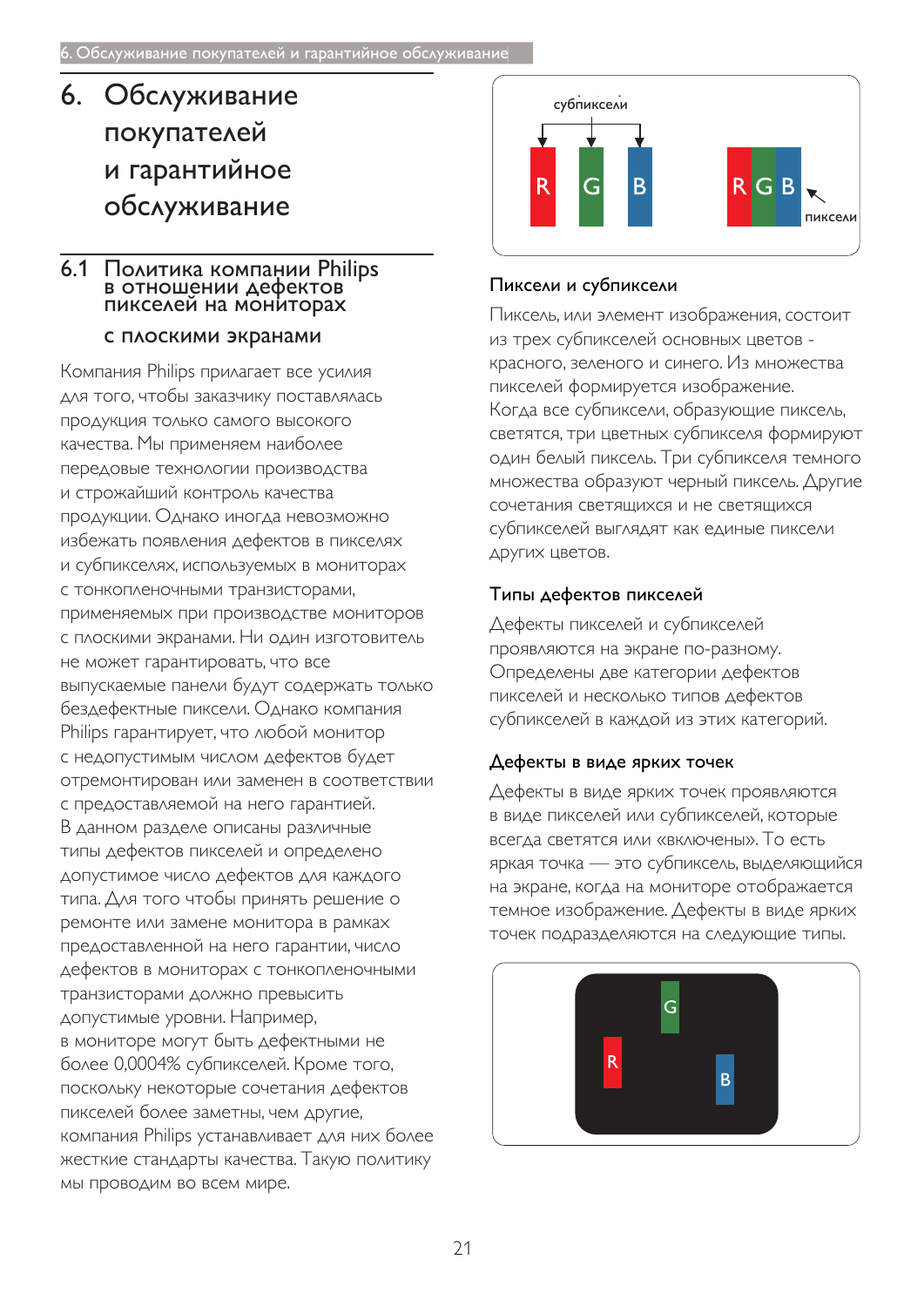Светится один субпиксель - красный, зеленый или синий.



Светятся два соседних субпикселя:

- Красный + Синий = Фиолетовый
- Красный + Зеленый = Желтый
- Зеленый + Синий = Бирюзовый (Светло-голубой)



Светятся три соседних субпикселя (один белый пиксель).

# $\ominus$  Примечание.

красная или яркая белая точка более чем на 50 процентов ярче соседних, в то время как яркая зеленая точка на 30 процентов ярче СОС<sub>едних</sub>

#### Дефекты в виде черных точек

Дефекты в виде черных точек проявляются в виде пикселей или субпикселей, КОТОРЫЕ ВСЕГДА ВЫГЛЯДЯТ ТЕМНЫМИ ИЛИ «выключены». То есть темная точка это субпиксель, выделяющийся на экране, когда на мониторе отображается светлое изображение. Дефектов в виде темных точек подразделяются на следующие типы.



### Близость областей дефектов пикселей

Поскольку эффект от размещенных рядом областей дефектов пикселей и субпикселей одного типа может быть более существенным, компания Philips определяет также допуски на близость областей дефектов пикселей.



## Допуски на дефекты пикселей

Ремонт или замена монитора производится в случае выявления в течение гарантийного периода дефектов пикселей в мониторах С ТОНКОПЛЕНОЧНЫМИ ТРАНЗИСТОРАМИ, используемыми в мониторах Philips с плоским экраном. При этом число дефектов пикселей или субпикселей должно превысить допуски, указанные в следующих таблицах.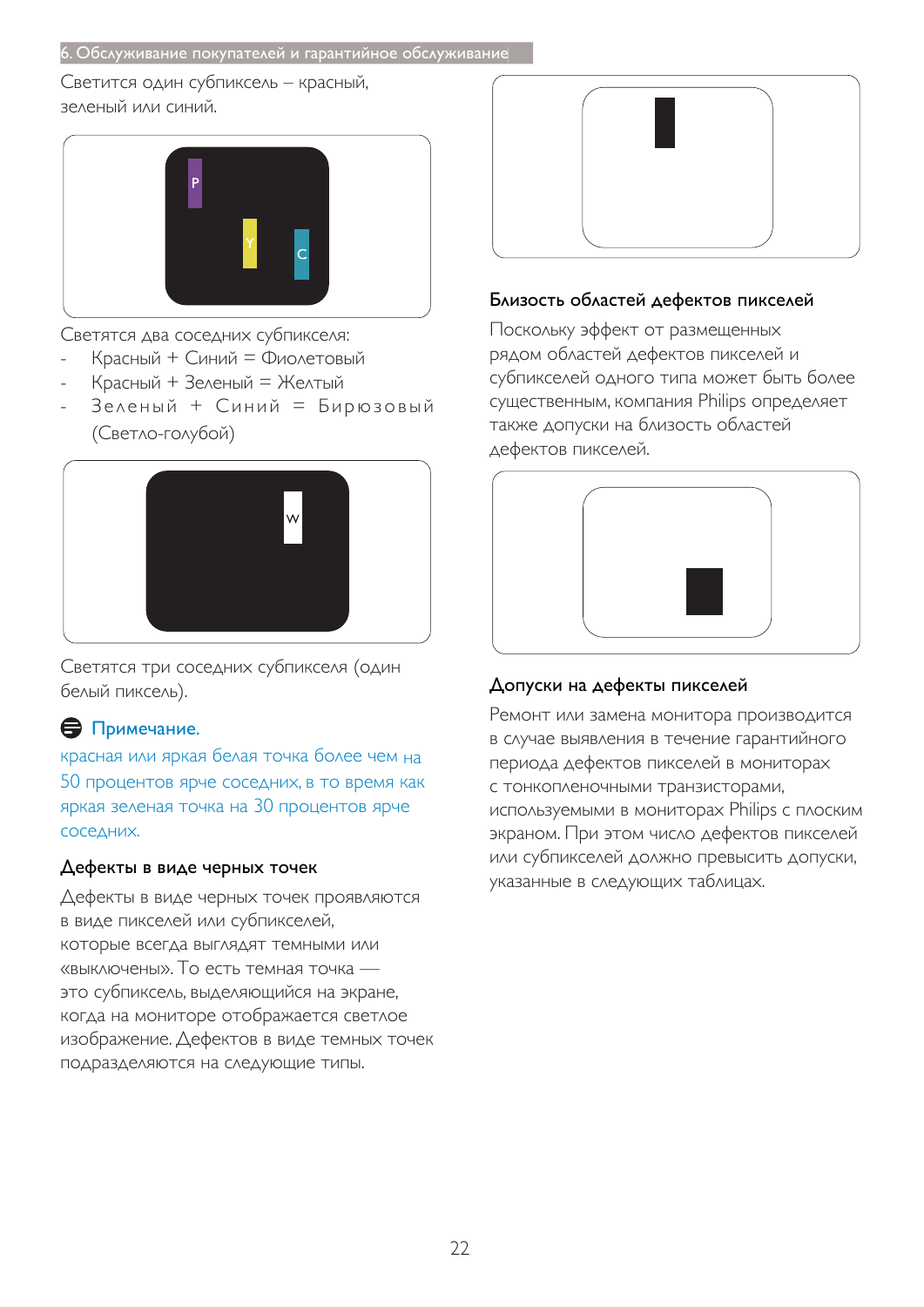6. Обслуживание покупателей и гарантийное обслуживание

| <b>ДЕФЕКТЫ СВЕТЛЫХ ТОЧЕК</b>                      | <b>ДОПУСТИМЫЙ УРОВЕНЬ</b> |
|---------------------------------------------------|---------------------------|
| 1 светлый субпиксель                              |                           |
| 2 смежных светлых субпикселя                      |                           |
| 3 смежных светлых субпикселя (один белый пиксель) |                           |
| Расстояние между двумя искажениями яркости*       | $>15$ MM                  |
| Всего дефектов светлых точек всех типов           |                           |
| ДЕФЕКТЫ ТЕМНЫХ ТОЧЕК                              | ДОПУСТИМЫЙ УРОВЕНЬ        |
|                                                   |                           |
| 1 темный субпиксель                               | 5 и менее                 |
| 2 смежных темных субпикселя                       | 2 и менее                 |
| 3 смежных темных субпикселя                       |                           |
| Расстояние между двумя дефектами темных точек*    | $>15$ MM                  |
| Всего дефектов темных точек всех типов            | 5 и менее                 |
| ОБЩЕЕ КОЛИЧЕСТВО ДЕФЕКТОВ ТОЧЕК                   | ДОПУСТИМЫЙ УРОВЕНЬ        |

# $\bigoplus$  Примечание.

- 1. 1 или 2 дефекта смежных субпикселей = 1 дефект точек
- 2. Данный монитор соответствует требованиям ISO9241-307 (ISO9241-307: требования по эргономике, методам анализа и тестирования на соответствие стандартам для электронных видеоэкранов)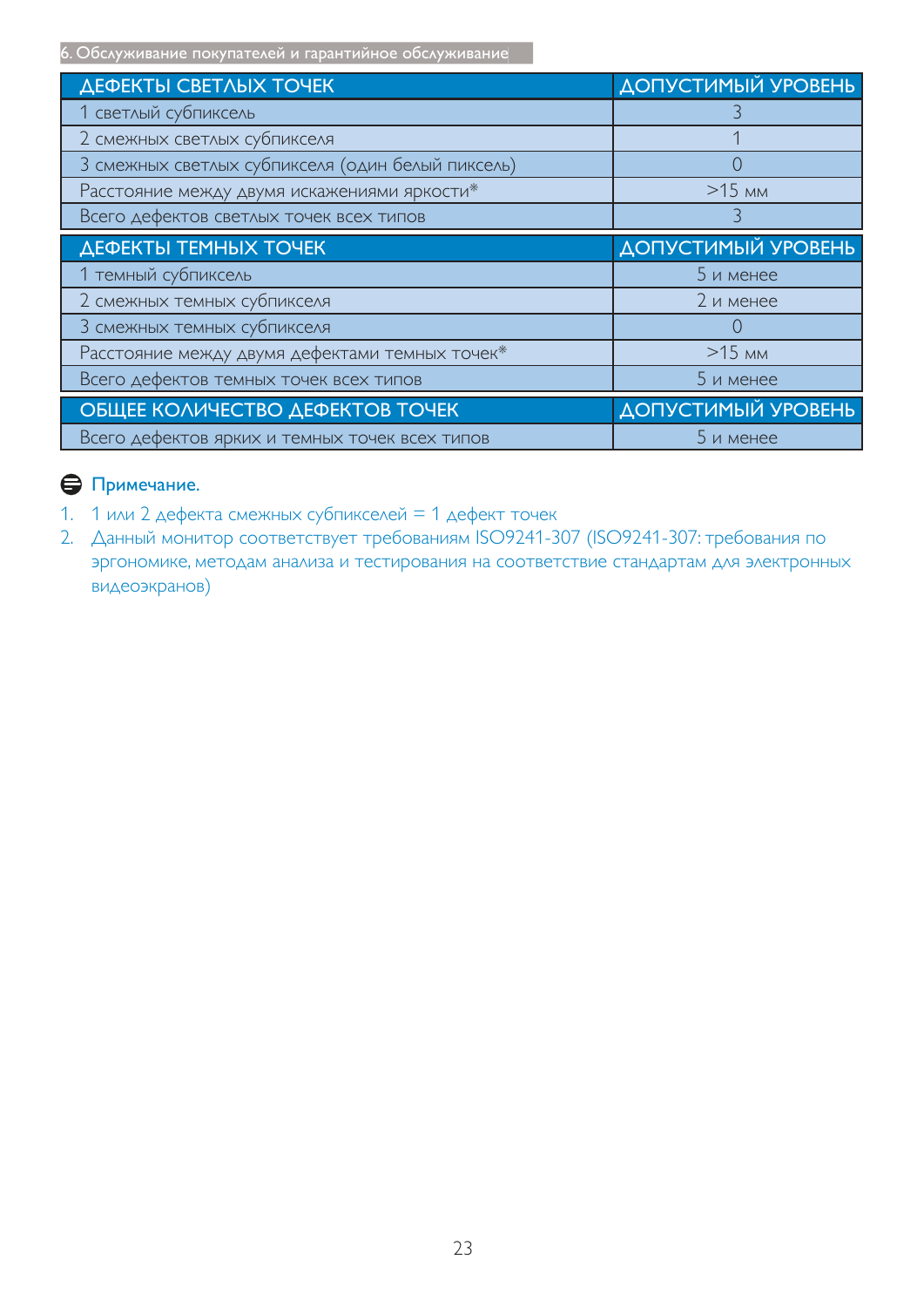# 6.2 Обслуживание покупателей и гарантийное обслуживание

Подробную информацию о гарантийных обязательствах и дополнительной технической поддержке, доступной для вашего региона, вы можете найти на веб-сайте www.philips.com/ support. Можно также обратиться в локальный центр обслуживания покупателей компании Philips Customer Care Center по телефонам, приведенным ниже.

| Страна         | <b>CSP</b>      | Телефон "горячей<br>линии" | Цена              | Время работы          |
|----------------|-----------------|----------------------------|-------------------|-----------------------|
| Austria        | <b>RTS</b>      | +43 0810 000206            | € 0,07            | Mon to Fri: 9am - 6pm |
| Belgium        | Ecare           | +32 078 250851             | $\in 0.06$        | Mon to Fri: 9am - 6pm |
| Cyprus         | Alman           | +800 92 256                | Free of charge    | Mon to Fri: 9am - 6pm |
| Denmark        | Infocare        | +45 3525 8761              | Local call tariff | Mon to Fri: 9am - 6pm |
| Finland        | Infocare        | +358 09 2290 1908          | Local call tariff | Mon to Fri: 9am - 6pm |
| France         | Mainteg         | +33 082161 1658            | € 0,09            | Mon to Fri: 9am - 6pm |
| Germany        | <b>RTS</b>      | +49 01803 386 853          | € 0,09            | Mon to Fri: 9am - 6pm |
| Greece         | Alman           | +30 00800 3122 1223        | Free of charge    | Mon to Fri: 9am - 6pm |
| Ireland        | Celestica       | +353 01 601 1161           | Local call tariff | Mon to Fri: 8am - 5pm |
| <b>Italy</b>   | Anovo Italy     | +39 840 320 041            | $\in 0.08$        | Mon to Fri: 9am - 6pm |
| Luxembourg     | Ecare           | +352 26 84 30 00           | Local call tariff | Mon to Fri: 9am - 6pm |
| Netherlands    | Ecare           | +31 0900 0400 063          | € 0.10            | Mon to Fri: 9am - 6pm |
| Norway         | Infocare        | +47 2270 8250              | Local call tariff | Mon to Fri: 9am - 6pm |
| Poland         | <b>MSI</b>      | +48 0223491505             | Local call tariff | Mon to Fri: 9am - 6pm |
| Portugal       | Mainteq         | +800 780 902               | Free of charge    | Mon to Fri: 8am - 5pm |
| Spain          | Mainteg         | +34 902 888 785            | € 0,10            | Mon to Fri: 9am - 6pm |
| Sweden         | Infocare        | +46 08 632 0016            | Local call tariff | Mon to Fri: 9am - 6pm |
| Switzerland    | <b>ANOVO CH</b> | +41 02 2310 2116           | Local call tariff | Mon to Fri: 9am - 6pm |
| United Kingdom | Celestica       | +44 0207 949 0069          | Local call tariff | Mon to Fri: 8am - 5pm |

#### Контактная информация для стран Западной Европы: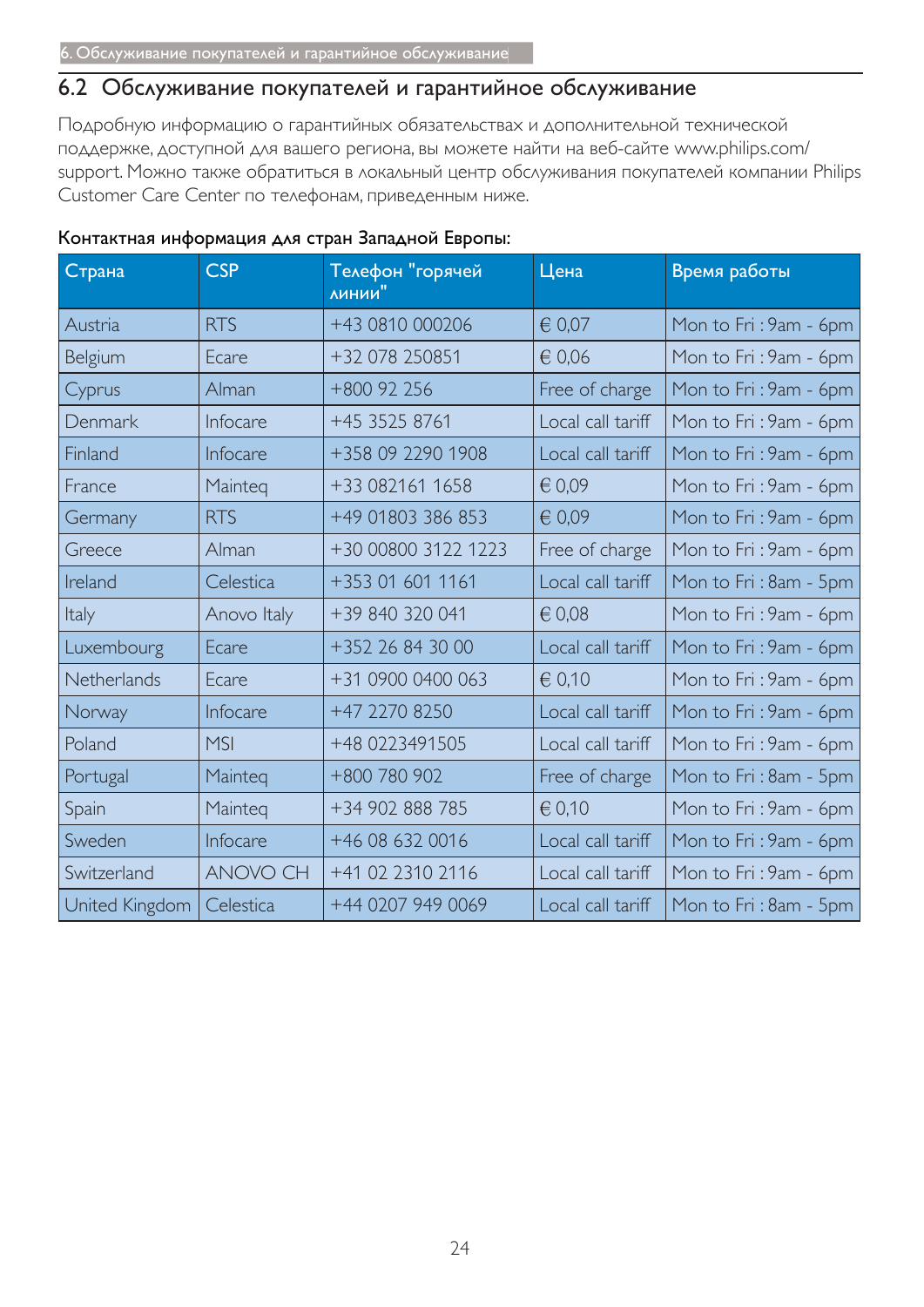# Контактная информация для стран ЦЕНТРАЛЬНОЙ И ВОСТОЧНОЙ ЕВРОПЫ:

| Страна                  | Центр телефонного<br>обслуживания | <b>CSP</b>             | Поддержка пользователей                                         |
|-------------------------|-----------------------------------|------------------------|-----------------------------------------------------------------|
| <b>Belarus</b>          | N/A                               | <b>IBA</b>             | +375 17 217 3386<br>+375 17 217 3389                            |
| <b>Bulgaria</b>         | N/A                               | <b>LAN Service</b>     | +359 2 960 2360                                                 |
| Croatia                 | N/A                               | <b>MR Service Ltd</b>  | +385 (01) 640 1111                                              |
| Czech Rep.              | N/A                               | Asupport               | +420 272 188 300                                                |
| Estonia                 | N/A                               | <b>FUJITSU</b>         | +372 6519900(General)<br>+372 6519972(workshop)                 |
| Georgia                 | N/A                               | Esabi                  | +995 322 91 34 71                                               |
| Hungary                 | N/A                               | Profi Service          | +36 1 814 8080(General)<br>+36 1814 8565 (For AOC&Philips only) |
| Kazakhstan              | N/A                               | Classic Service I.I.c. | +7 727 3097515                                                  |
| Latvia                  | N/A                               | ServiceNet LV          | +371 67460399<br>+371 27260399                                  |
| Lithuania               | N/A                               | <b>UAB Servicenet</b>  | +370 37 400160(general)<br>+370 7400088 (for Philips)           |
| Macedonia               | N/A                               | <b>AMC</b>             | +389 2 3125097                                                  |
| Moldova                 | N/A                               | Comel                  | +37322224035                                                    |
| Romania                 | N/A                               | Skin                   | +40 21 2101969                                                  |
| Russia                  | N/A                               | CPS                    | +7 (495) 645 6746                                               |
| Serbia&Montenegro       | N/A                               | Kim Tec d.o.o.         | +381 11 20 70 684                                               |
| Slovakia                | N/A                               | Datalan Service        | +421 2 49207155                                                 |
| Slovenia                | N/A                               | PC H.and               | +386 1 530 08 24                                                |
| the republic of Belarus | N/A                               | ServiceBy              | +375 17 284 0203                                                |
| <b>Turkey</b>           | N/A                               | Tecpro                 | +90 212 444 4 832                                               |
|                         | N/A                               | <b>Topaz</b>           | +38044 525 64 95                                                |
| Ukraine                 | N/A                               | Comel                  | +380 5627444225                                                 |

## Контактная информация для Китая:

| Страна | Центр телефонного обслуживания | Поддержка пользователей |
|--------|--------------------------------|-------------------------|
| China  | <b>PCCW Limited</b>            | 4008 800 008            |

# Контактная информация для СЕВЕРНОЙ АМЕРИКИ:

| Страна | Центр телефонного обслуживания | Поддержка пользователей |
|--------|--------------------------------|-------------------------|
| U.S.A. | EPI-e-center                   | (877) 835-1838          |
| Canada | EPI-e-center                   | $(800)$ 479-6696        |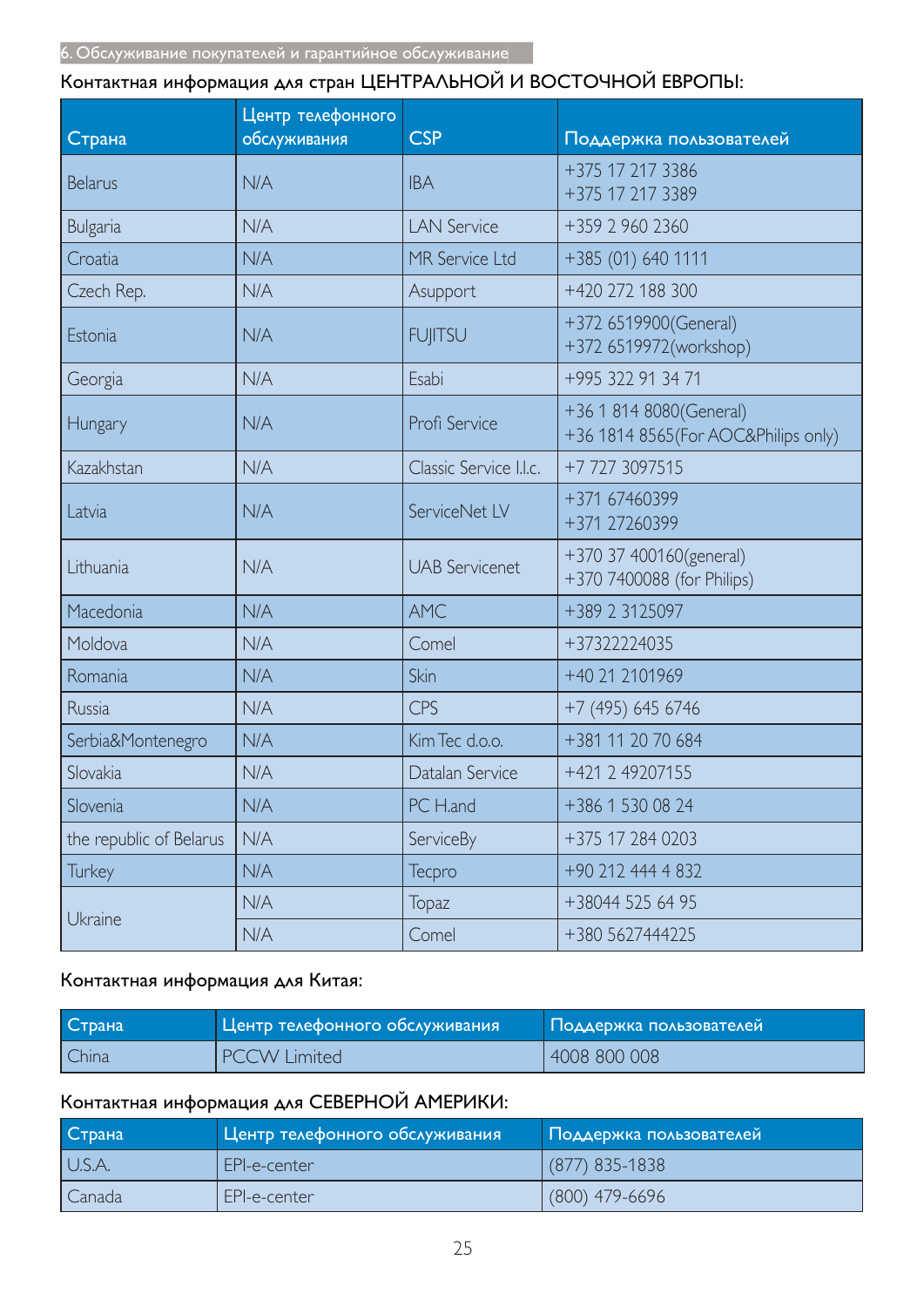## Контактная информация для стран АЗИАТСКО-ТИХООКЕАНСКОГО РЕГИОНА, БЛИЖНЕГО ВОСТОКА И АФРИКИ:

| Страна             | <b>ASP</b>                                                          | Поддержка<br>пользователей                                                                                  | Время работы                                                           |
|--------------------|---------------------------------------------------------------------|-------------------------------------------------------------------------------------------------------------|------------------------------------------------------------------------|
| Australia          | <b>AGOS NETWORK</b><br><b>PTY LTD</b>                               | 1300 360 386                                                                                                | Mon.~Fri. 9:00am-5:30pm                                                |
| New Zealand        | Visual Group Ltd.                                                   | 0800 657447                                                                                                 | Mon.~Fri. 8:30am-5:30pm                                                |
| Hong Kong<br>Macau | Company: Smart Pixels<br>Technology Ltd.                            | Hong Kong:<br>Tel: +852 2619 9639<br>Macau:<br>Tel: (853)-0800-987                                          | Mon.~Fri. 9:00am-6:00pm<br>Sat. 9:00am-1:00pm                          |
| India              | <b>REDINGTON INDIA</b><br><b>LTD</b>                                | Tel: 1 800 425 6396<br>SMS: PHILIPS to 56677                                                                | Mon.~Fri. 9:00am-5:30pm                                                |
| Indonesia          | PT. CORMIC<br><b>SERVISINDO</b><br><b>PERKASA</b>                   | $+62 - 21 - 4080 - 9086$<br>(Customer Hotline)<br>+62-8888-01-9086<br>(Customer Hotline)                    | Mon.~Thu. 08:30-12:00;<br>13:00-17:30<br>Fri. 08:30-11:30; 13:00-17:30 |
| Korea              | Alphascan Displays, Inc                                             | 1661-5003                                                                                                   | Mon.~Fri. 9:00am-5:30pm<br>Sat. 9:00am-1:00pm                          |
| Malaysia           | R-Logic Sdn Bhd                                                     | +603 5102 3336                                                                                              | Mon.~Fri. 8:15am-5:00pm<br>Sat. 8:30am-12:30am                         |
| Pakistan           | <b>TVONICS Pakistan</b>                                             | +92-213-6030100                                                                                             | Sun.~Thu. 10:00am-6:00pm                                               |
| Singapore          | Philips Singapore Pte<br>Ltd (Philips Consumer<br>Care Center)      | $(65)$ 6882 3966                                                                                            | Mon.~Fri. 9:00am-6:00pm<br>Sat. 9:00am-1:00pm                          |
| Taiwan             | FETEC.CO                                                            | 0800-231-099                                                                                                | Mon.~Fri. 09:00 - 18:00                                                |
| Thailand           | Axis Computer System<br>Co., Ltd.                                   | $(662)$ 934-5498                                                                                            | Mon.~Fri. 08:30am~05:30pm                                              |
| South Africa       | Computer Repair<br><b>Technologies</b>                              | 011 262 3586                                                                                                | Mon.~ Fri. 08:00am~05:00pm                                             |
| Israel             | Eastronics LTD                                                      | 1-800-567000                                                                                                | Sun.~Thu. 08:00-18:00                                                  |
| Vietnam            | FPT Service Informatic<br>Company Ltd. - Ho Chi<br>Minh City Branch | +84 8 38248007<br>Ho Chi Minh City<br>+84 5113.562666<br>Danang City<br>+84 5113.562666<br>Can tho Province | Mon.~Fri. 8:00-12:00, 13:30-17:30<br>Sat. 8:00-12:00                   |
| Philippines        | <b>EA Global Supply</b><br>Chain Solutions , Inc.                   | (02) 655-7777; 6359456                                                                                      | Mon.~Fri. 8:30am~5:30pm                                                |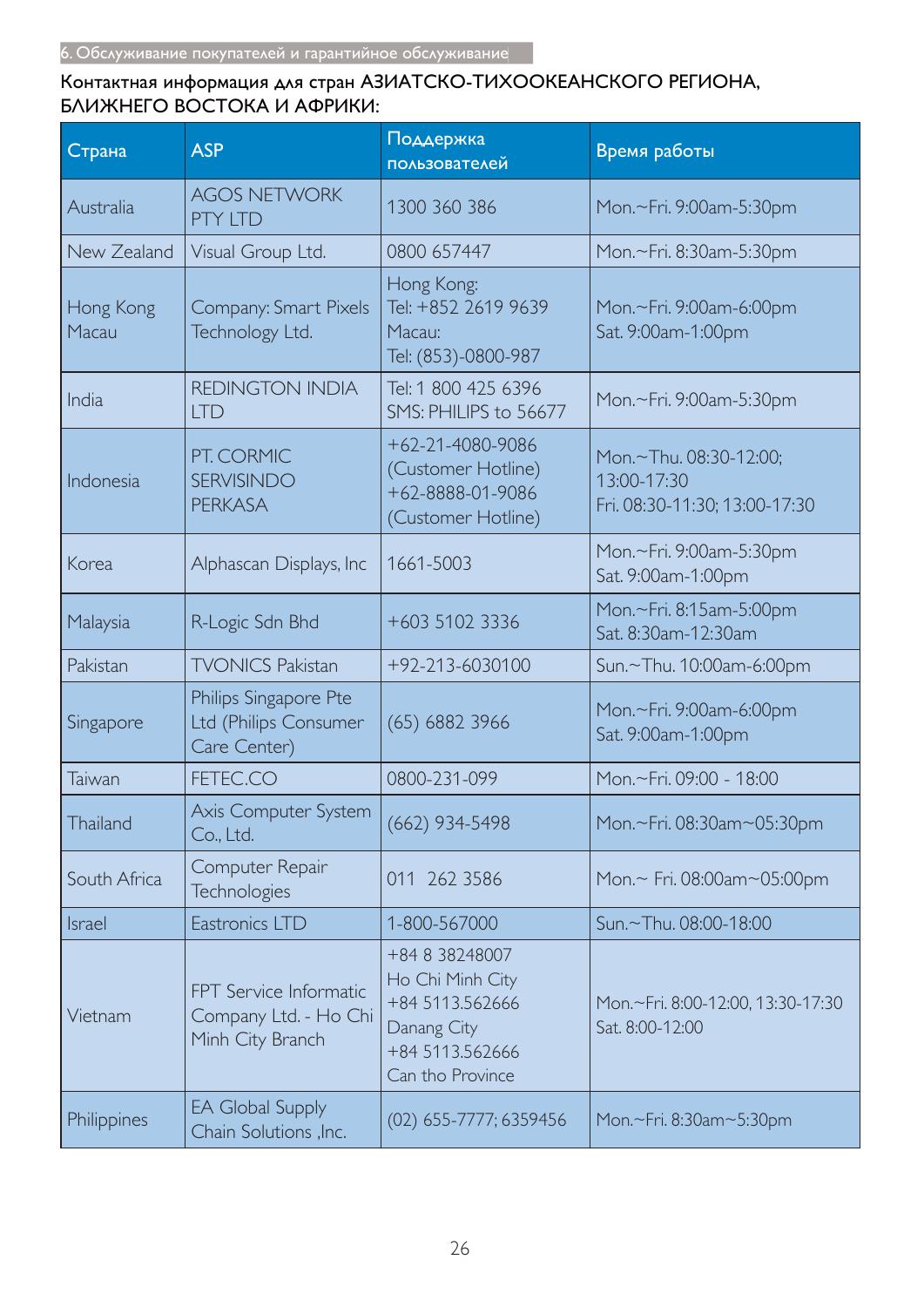| Armenia<br>Azerbaijan<br>Georgia<br>Kyrgyzstan<br>Tajikistan | Firebird service centre               | +97 14 8837911                                      | Sun.~Thu. 09:00 - 18:00 |
|--------------------------------------------------------------|---------------------------------------|-----------------------------------------------------|-------------------------|
| Uzbekistan                                                   | Soniko Plus Private<br>Enterprise Ltd | +99871 2784650                                      | Mon.~Fri. 09:00 - 18:00 |
| Turkmenistan                                                 | <b>Technostar Service</b><br>Centre   | $+(99312)$ 460733, 460957   Mon.~Fri. 09:00 - 18:00 |                         |
| Japan                                                        | フィリップスモニター<br>・サポートセンター               | 0120-060-530                                        | Mon.~Fri. 10:00 - 17:00 |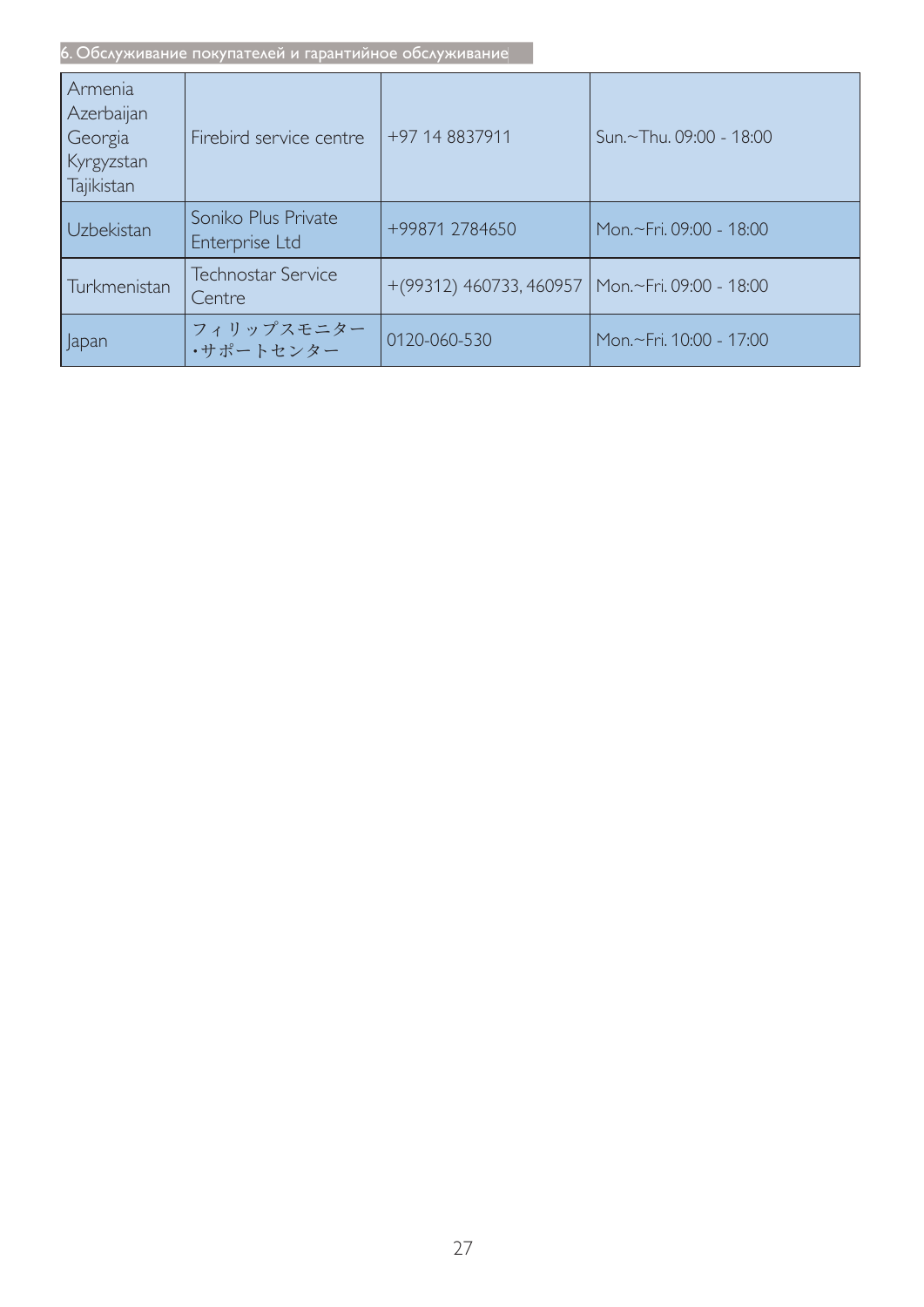# 7. Поиск и устранение неисправностей и ответы на часто задаваемые вопросы

# 7.1 Устранение неисправностей

На этой странице описаны неполадки, которые могут быть устранены пользователем. Если проблему не удалось устранить с помощью рекомендаций на этой странице, обратитесь в сервисный центр Philips.

# **1** Распространенные проблемы

#### Нет изображения (Индикатор питания не светится)

- Убедитесь, что шнур питания подключен К розетке и разъему на задней части монитора.
- Убедитесь, что кнопка питания на передней панели монитора находится в состоянии ОFF (BЫКЛ), затем переведите ее в состояние ON (ВКЛ).

### Нет изображения (Индикатор питания мигает белым)

- Убедитесь, что компьютер включен.
- Убедитесь, что кабель передачи сигнала правильно подключен к компьютеру.
- Убедитесь, что в разъеме кабеля монитора нет погнутых контактов. Если такие контакты имеются, отремонтируйте или замените кабель.
- Возможно, включена функция энергосбережения.

#### Сообщение на экране



- Убедитесь, что кабель передачи сигнала правильно подключен к компьютеру. (См. также краткое руководство).
- Убедитесь, что в разъемах кабеля нет погнутых контактов.
- Убедитесь, что компьютер включен.

#### Видны дым и искры

- Не выполняйте никаких действий по поиску и устранению неисправностей.
- В целях безопасности немедленно отсоедините монитор от источника питания.
- Немедленно обратитесь в службу поддержки клиентов Philips.

## 2 Проблемы с изображением

#### Изображение находится не по центру

Отрегулируйте положение изображения с помощью функций Auto (Автонастройка) экранного меню.

#### Изображение на экране дрожит

Убедитесь, что кабель сигнала правильно и надежно подключен к видеокарте ПК.

#### Имеется вертикальное мерцание

- Настройте изображение с помощью функций Auto (Автонастройка) экранного меню.
- Устраните вертикальные полосы с помощью функций Phase/Clock (Фаза/Частота) или Setup (Настройка) экранного меню. Доступно только для режима VGA.

#### Имеется горизонтальное мерцание

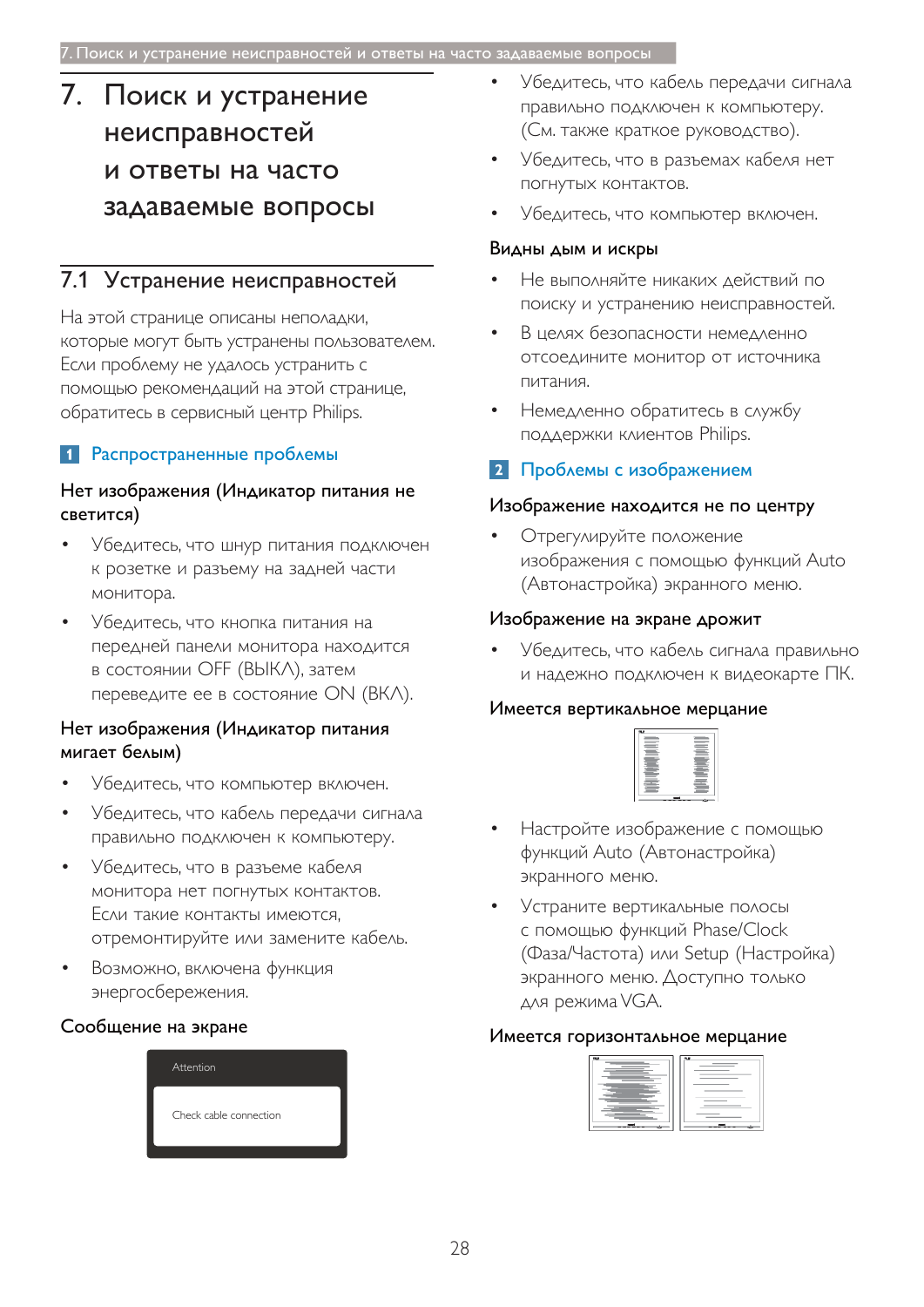#### 7. Поиск и устранение неисправностей и ответы на часто задаваемые вопросы

Настройте изображение с помощью функций Auto (Автонастройка) экранного меню.

#### Изображение расплывчатое, нечеткое или СЛИШКОМ ТЕМНОЕ

Настройте контрастность и яркость в экранном меню.

После выключения монитора на экране остаются следы, похожие «выгорание» на «выгоревшее» или «фантомное» изображение.

- Непрерывное отображение статического изображения может привести к выгоранию экрана, Называемому также остаточным или фантомным изображением. «Выгорание» экрана, «остаточное» или «фантомное» изображение является широко известной особенностью ЖК-мониторов. В большинстве случаев «выгорание», «остаточное» или «фантомное» изображение после выключения питания постепенно исчезают.
- Если монитор не используется, рекомендуется всегда запускать экранную заставку.
- Если монитор используется для показа статического изображения, запускайте периодически приложение для обновления экрана.
- Если не использовать экранную заставку или приложение для периодического обновления экрана, могут появиться серьезные признаки «выгорания», «остаточного» или «фантомного» изображения, от которых будет невозможно избавиться. Типы повреждения, указанные выше, не попадают под действие гарантии. Типы повреждения, указанные выше, не попадают под действие гарантии.

#### Изображение искажено. Текст имеет неровные края или размыт.

Установите на ПК разрешение экрана, соответствующее рекомендуемому.

#### На экране имеются точки зеленого, красного, черного или белого цвета

Эти точки являются нормальным явлением для современной технологии изготовления ЖК-экранов. Для получения дополнительной информации см. раздел «Политика относительно поврежденных пикселей».

#### Индикатор «включенного питания» светится слишком ярко.

Яркость «power on» индикатора питания можно настроить в подменю «настройка индикатора питания» основных настроек экранного меню.

Для получения дополнительных сведений см. список Центры информации для покупателей и обращайтесь в сервисный центр Philips.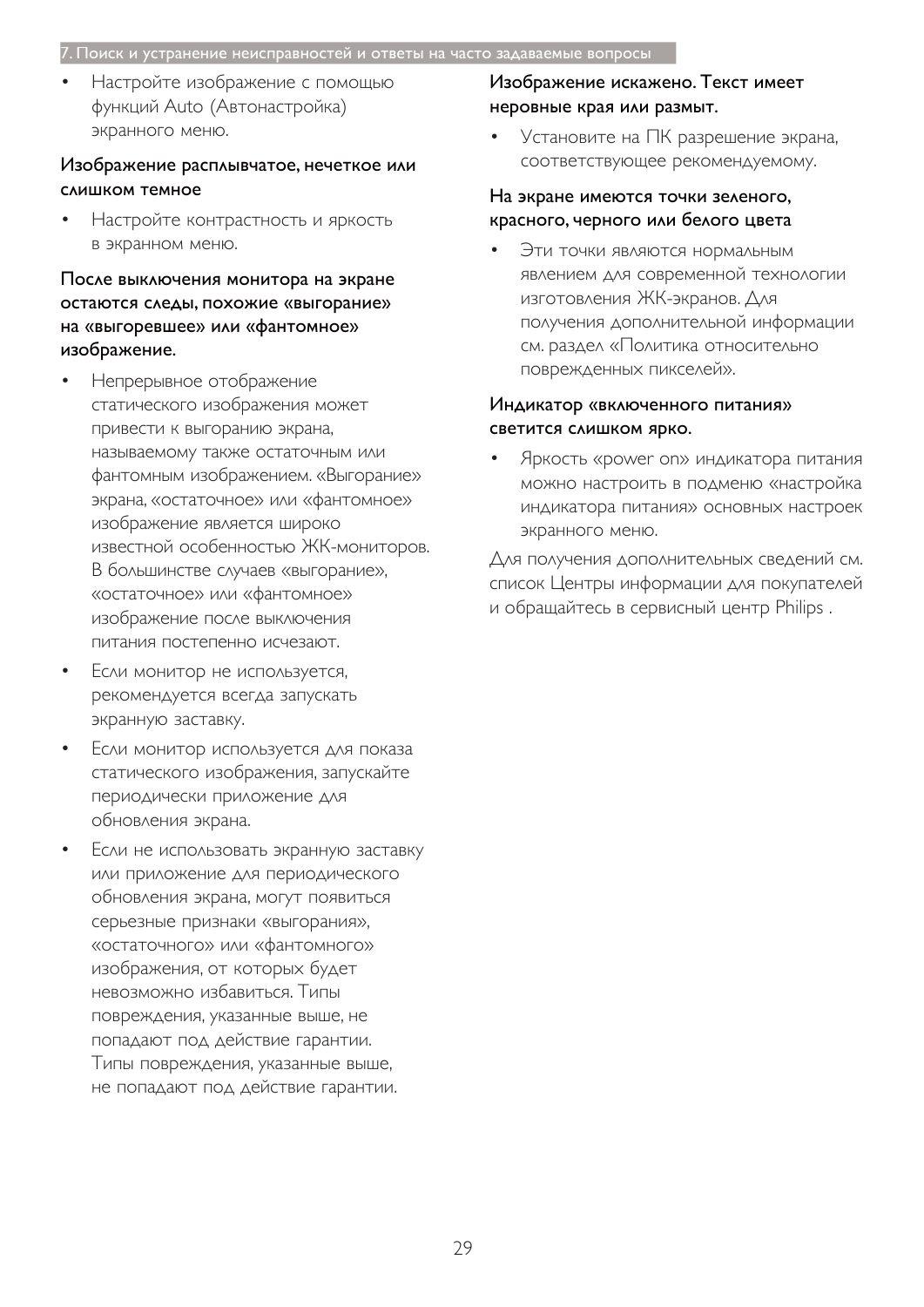# 7.2 Общие вопросы

- В1. Что делать, если после подключения монитора отображается сообщение «Cannot display this video mode» (Работа в этом видеорежиме невозможна)?
- О: Рекомендуемое разрешение для этого монитора: 1920  $\times$  1080 при 60 Гц.
- Отключите все кабели, затем подключите к ПК ранее использовавшийся монитор.
- В меню «Start» (Пуск) ОС Windows выберите Settings/Control Panel (Настройка/Панель) управления. В окне Control Panel (Панель управления) выберите значок «Display» (Экран). В окне Display (Экран) панели управления выберите вкладку «Settings» (Параметры). В области «Desktop Area» (Разрешение экрана) сдвиньте ползунок в положение 1920 х 1080 пикселей.
- Нажмите кнопку «Advanced Properties» (Дополнительно) и выберите для параметра «Refresh Rate» (Частота обновления экрана) значение «60 Гц», затем нажмите кнопку ОК.
- Перезагрузите компьютер и повторите шаги 2 и 3, чтобы убедиться, что выбран режим 1920 х 1080 при 60 Гц.
- Выключите компьютер, отключите старый монитор и подключите ЖК-монитор Philips.
- Включите монитор, а затем ПК.
- В2: Какова рекомендуемая частота обновления для ЖК-монитора?
- О: Для ЖК-монитора рекомендуется устанавливать частоту обновления 60 Гц; при наличии дефектов изображения можно выбрать значение до 75 Гц и проверить, поможет ли это устранить дефекты.
- ВЗ: Зачем нужны файлы .inf и .icm на компакт-диске? Как установить драйверы (.inf и .icm)?

О: Это файлы драйверов монитора. Для установки драйверов следуйте ИНСТРУКЦИЯМ В РУКОВОДСТВЕ пользователя. При первом подключении монитора компьютер может выдать запрос на установку драйверов (файлов .inf и .icm) или предложить вставить диск с драйверами. Следуйте инструкциям и вставьте компакт-ДИСК, ВХОДЯЩИЙ В КОМПЛЕКТ ПОСТАВКИ. Драйверы монитора (файлы .inf и .icm) будут установлены автоматически.

### В4: Как настроить разрешение?

О: Доступные значения разрешения определяются параметрами видеокарты и монитора. Нужное разрешение можно выбрать в окне «Display properties» (Свойства: Экран), вызываемом из Control Panel (панели управления) Windows®.

### В5: Что делать, если я запутался в настройках монитора посредством экранного меню?

О: Нажмите кнопку ОК, затем выберите команду Reset (Сброс настроек) для возврата к настройкам по умолчанию.

## В6: Устойчив ли экран ЖК-монитора к царапинам?

О: Рекомендуется не подвергать поверхность экрана, защищенную от повреждений, чрезмерным воздействиям. При перемещении монитора убедитесь, что на поверхность экрана не воздействуют никакие предметы или давление. В противном случае это может повлиять на гарантию.

## В7: Как чистить поверхность ЖКмонитора?

О: Для обычной чистки используйте чистую мягкую ткань. Для очистки сильных загрязнений используйте изопропиловый спирт. Не используйте другие чистящие жидкости, такие как этиловой спирт, ЭТАНОЛ, АЦЕТОН, ГЕКСАН И Т.П.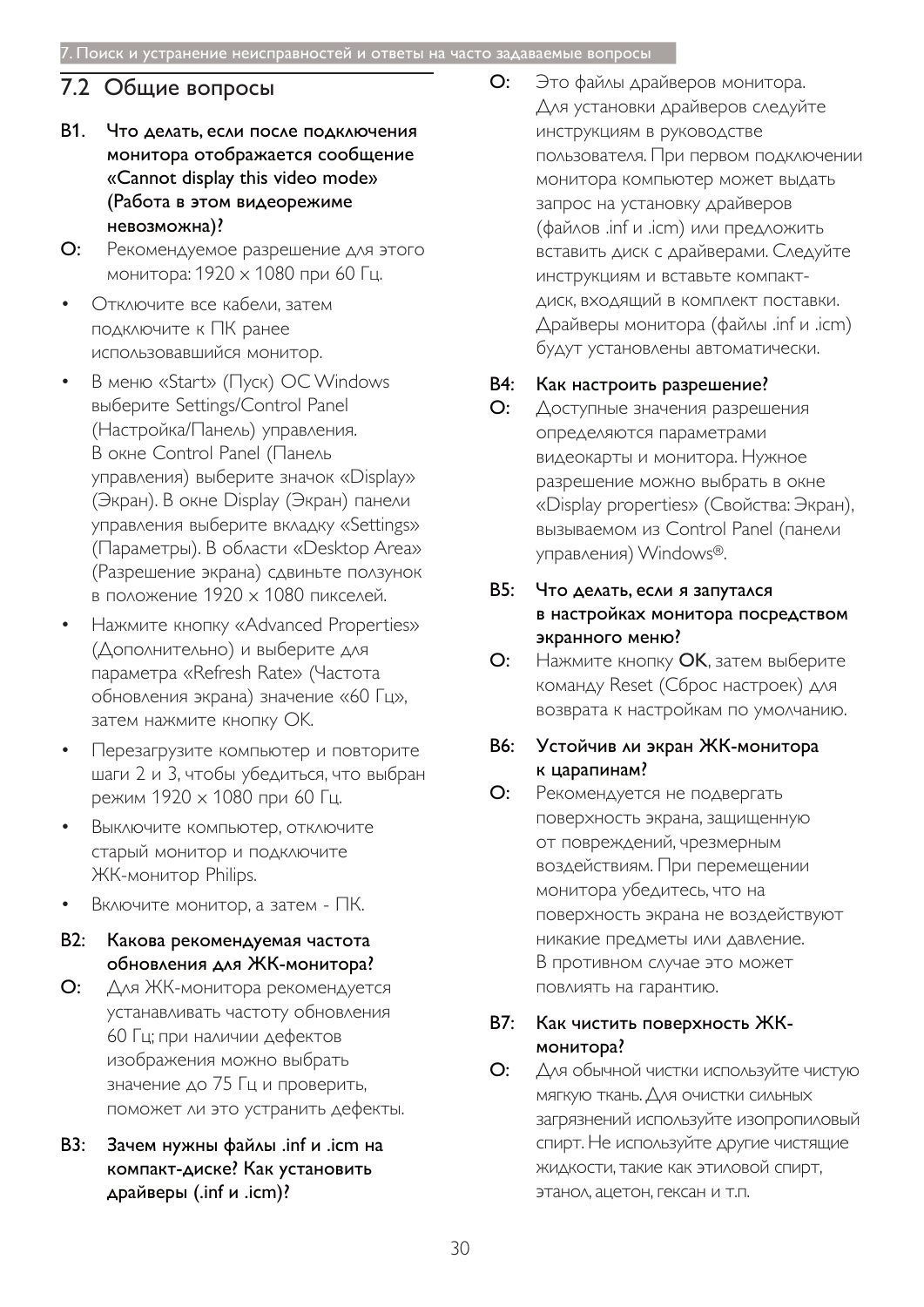- В8: Можно ли менять параметры цветопередачи монитора?
- О: Да, параметры цветопередачи можно ИЗМЕНИТЬ, ВЫПОЛНИВ СЛЕДУЮЩИЕ ДЕЙСТВИЯ.
- Нажмите ОК для отображения экранного меню.
- Нажмите кнопку «стрелка вниз» для выбора пункта «Color» (Цвет), затем нажмите ОК для входа в меню цветопередачи и выберите один из следующих трех параметров.
	- 1. Цветовая температура: При выборе значения 6500К цвета на кране ВЫГЛЯДЯТ ТЕПЛЫМИ, С КРАСНОВАТЫМ оттенком, а при выборе значения 9300К цвета выглядят холодными, с голубоватым оттенком.
	- 2. sRGB: это стандартная настройка для обеспечения правильной цветопередачи между различными устройствами (цифровыми камерами, мониторами, принтерами, сканерами  $M$  Т. П.).
	- 3. User Define (Задается пользователем): пользователь сам настраивает цветопередачу, регулируя уровень Красного, зеленого и синего цветов.

# В Примечание.

Измерение цвета объекта при нагревании. Значение выражается в абсолютной шкале (градусы Кельвина). Низкие температуры по шкале Кельвина, такие как 2004К, СООТВЕТСТВУЮТ КРАСНОМУ ЦВЕТУ, ВЫСОКИЕ, ТАКИЕ как 9300К, - синему. Нейтральная температура 6504К соответствует белому цвету.

- В9: Могу я подключать монитор к различным моделям ПК, рабочим станциям и компьютерам Мас?
- **О:** Да, Все ЖК-мониторы Philips полностью совместимы со стандартными ПК, компьютерами Мас и рабочими станциями. Для подключения к компьютеру Мас может потребоваться специальный кабель. Для получения дополнительных сведений обратитесь к поставщику продукции Philips.

## В10: Поддерживают ли ЖК-мониторы Philips стандарт Plug-and-Play?

- О: Да, мониторы поддерживают стандарт Plug-and-Play B OC Windows 7/Windows 8/NT, Mac OSX, Linux
- В11: Что такое «выгорание» изображения, «остаточное» или «фантомное» изображение на ЖК-мониторах?
- О: Непрерывное воспроизведение статических изображений в течение ПРОДОЛЖИТЕЛЬНОГО ПЕРИОДА ВРЕМЕНИ может привести к «выгоранию» экрана, также известному как «остаточное» или «Фантомное» изображение на экране. «Выгорание» экрана, «остаточное» или «Фантомное» изображение является широко известной особенностью ЖКмониторов. В большинстве случаев так называемое «выгоревшее изображение», «остаточное изображение» или «побочное изображение» постепенно ИСЧЕЗАЕТ ПОСЛЕ ВЫКЛЮЧЕНИЯ МОНИТОРА. Если не используется, рекомендуется всегда запускать экранную заставку. Если используется для показа статического изображения, запустите приложение для периодического обновления экрана.

# **<sup>1</sup>** Предупреждение

Сильное «выгорание» экрана, «остаточное» или «фантомное» изображение не исчезнет, и этот дефект нельзя будет устранить. Повреждение, описанное выше, не подпадает под действие гарантийных обязательств.

- В12: Почему на экране текст отображается нечетко, а символы имеют неровные края?
- О: Ваш ЖК-монитор обеспечивает наилучшее качество изображения при использовании собственного разрешения  $1920 \times 1080$  при частоте 60 Гц. Используйте это разрешение для достижения наилучших результатов.